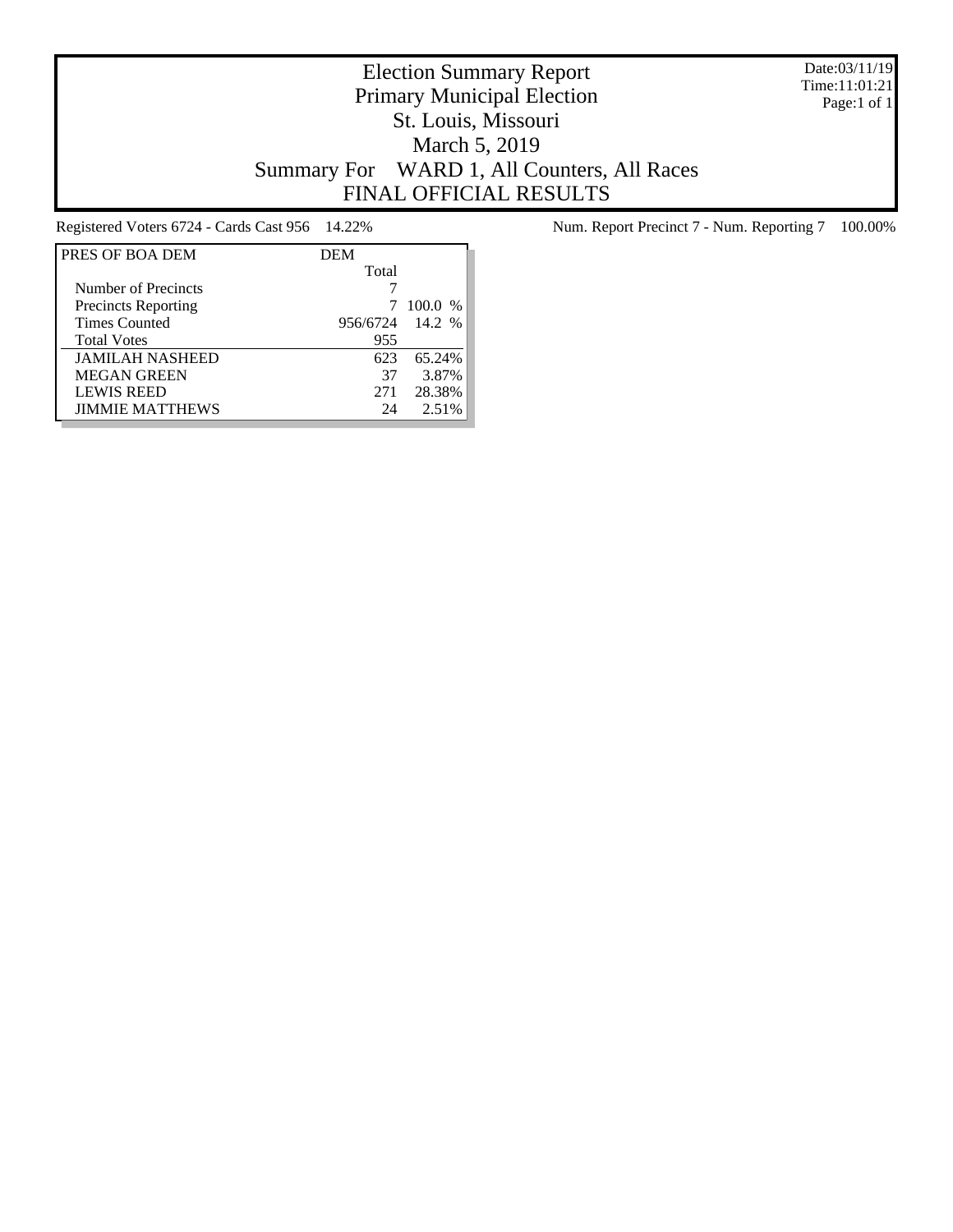Date:03/11/19 Time:11:01:27 Page:1 of 1

# Election Summary Report Primary Municipal Election St. Louis, Missouri March 5, 2019 Summary For WARD 2, All Counters, All Races FINAL OFFICIAL RESULTS

| PRES OF BOA DEM            | <b>DEM</b> |               |
|----------------------------|------------|---------------|
|                            | Total      |               |
| Number of Precincts        | 8          |               |
| <b>Precincts Reporting</b> | 8          | 100.0<br>$\%$ |
| <b>Times Counted</b>       | 947/5864   | 16.1%         |
| <b>Total Votes</b>         | 945        |               |
| <b>JAMILAH NASHEED</b>     | 536        | 56.72%        |
| MEGAN GREEN                | 56         | 5.93%         |
| <b>LEWIS REED</b>          | 338        | 35.77%        |
| <b>JIMMIE MATTHEWS</b>     | 15         | 1.59%         |
|                            |            |               |
|                            |            |               |
| WD 2 ALDERMAN DEM          | <b>DEM</b> |               |
|                            | Total      |               |
| Number of Precincts        | 8          |               |
| <b>Precincts Reporting</b> | 8          | 100.0 %       |
| Times Counted              | 947/5864   | 16.1%         |
| <b>Total Votes</b>         | 930        |               |
| LISA MIDDLEBROOK           | 585        | 62.90%        |

Registered Voters 5864 - Cards Cast 947 16.15% Num. Report Precinct 8 - Num. Reporting 8 100.00%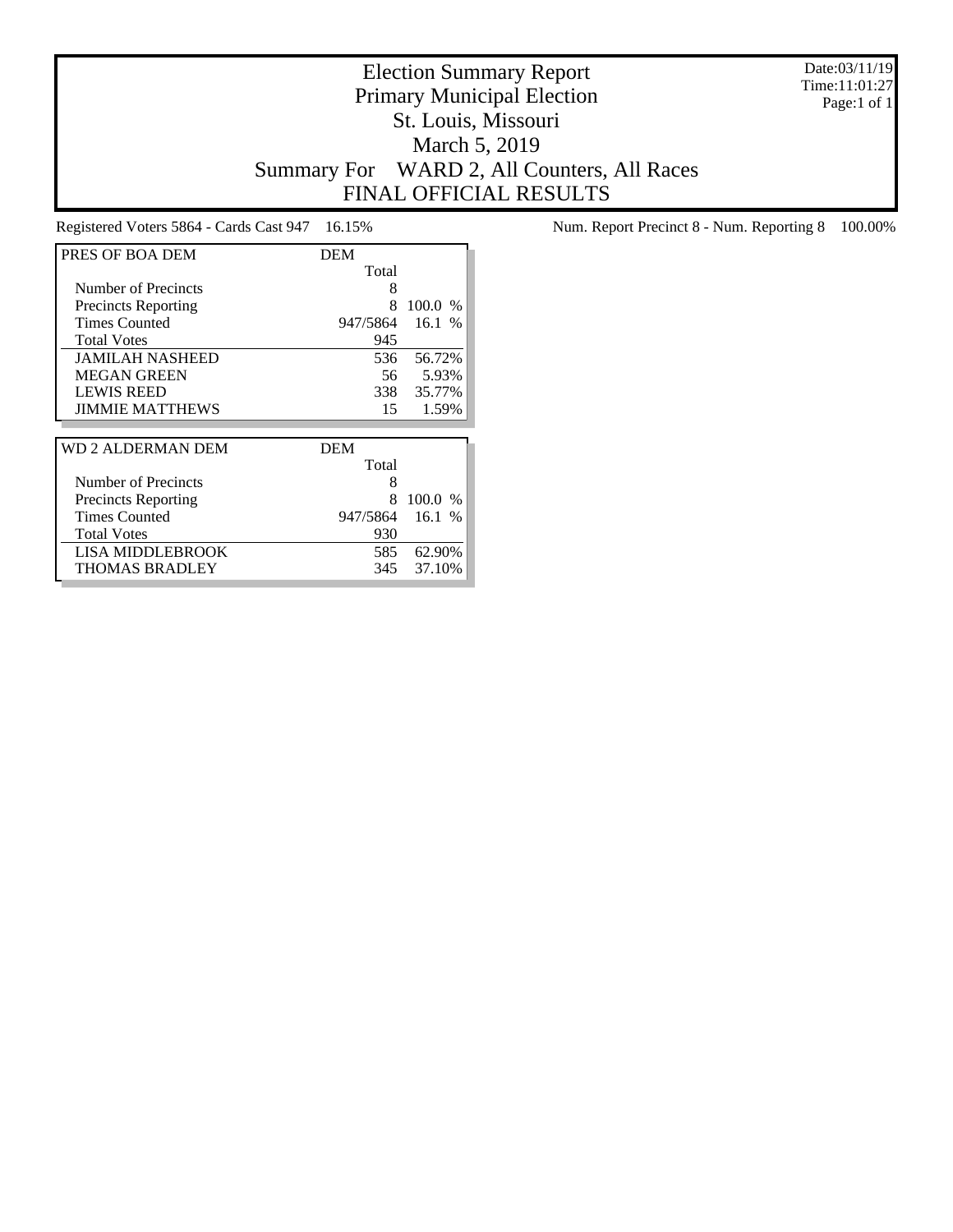Date:03/11/19 Time:11:01:32 Page:1 of 1

# Election Summary Report Primary Municipal Election St. Louis, Missouri March 5, 2019 Summary For WARD 3, All Counters, All Races FINAL OFFICIAL RESULTS

| PRES OF BOA DEM            | <b>DEM</b> |           |
|----------------------------|------------|-----------|
|                            | Total      |           |
| Number of Precincts        | 9          |           |
| <b>Precincts Reporting</b> | 9          | $100.0\%$ |
| <b>Times Counted</b>       | 711/6086   | $11.7\%$  |
| <b>Total Votes</b>         | 709        |           |
| <b>JAMILAH NASHEED</b>     | 403        | 56.84%    |
| <b>MEGAN GREEN</b>         | 51         | 7.19%     |
| <b>LEWIS REED</b>          | 243        | 34.27%    |
| <b>JIMMIE MATTHEWS</b>     | 12         | 1.69%     |

Registered Voters 6086 - Cards Cast 711 11.68% Num. Report Precinct 9 - Num. Reporting 9 100.00%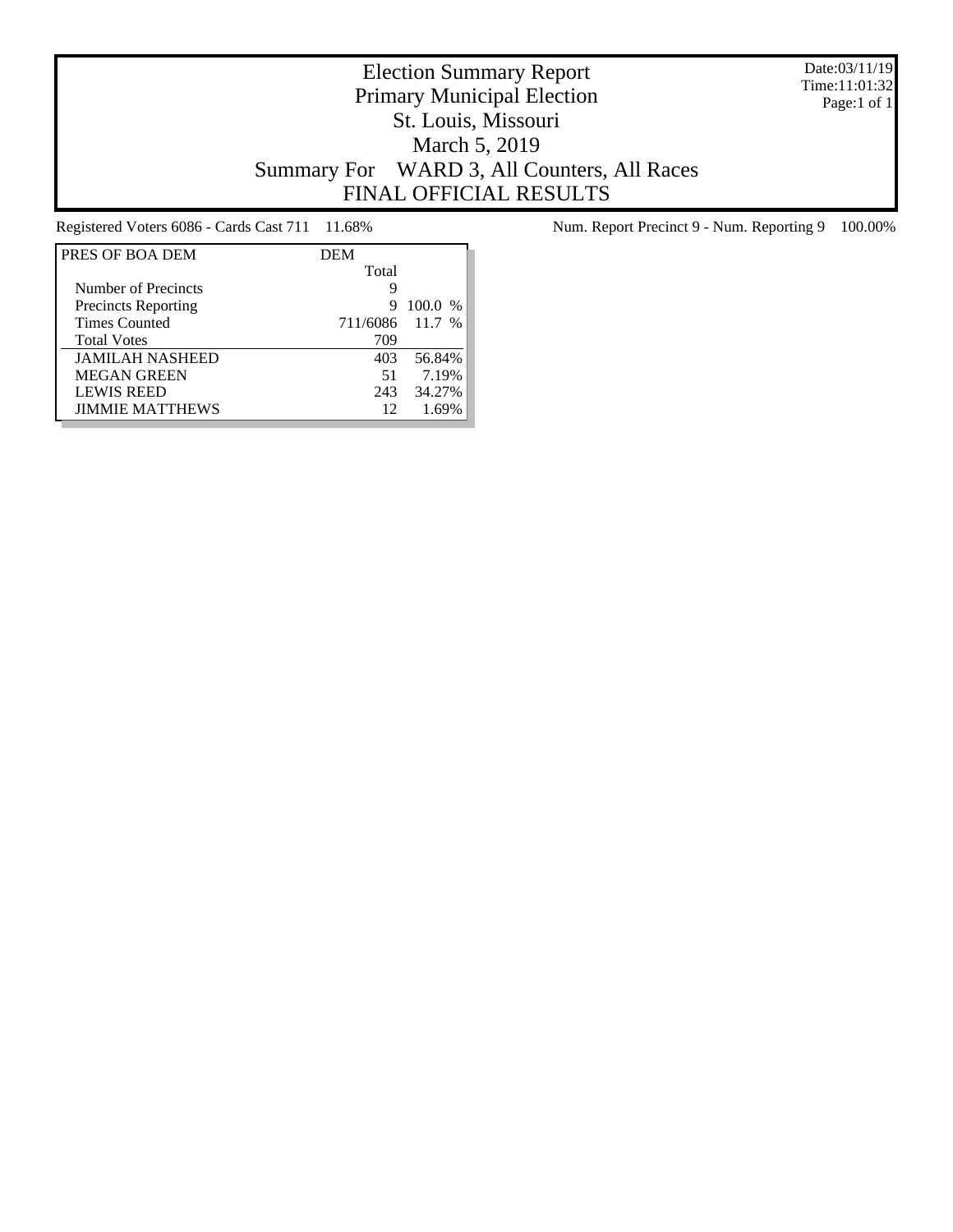Date:03/11/19 Time:11:01:37 Page:1 of 1

#### Election Summary Report Primary Municipal Election St. Louis, Missouri March 5, 2019 Summary For WARD 4, All Counters, All Races FINAL OFFICIAL RESULTS

| PRES OF BOA DEM            | <b>DEM</b> |               |
|----------------------------|------------|---------------|
|                            | Total      |               |
| Number of Precincts        | 10         |               |
| <b>Precincts Reporting</b> | 10         | 100.0<br>$\%$ |
| <b>Times Counted</b>       | 982/6574   | 14.9<br>$\%$  |
| <b>Total Votes</b>         | 973        |               |
| <b>JAMILAH NASHEED</b>     | 615        | 63.21%        |
| <b>MEGAN GREEN</b>         | 40         | 4.11%         |
| <b>LEWIS REED</b>          | 300        | 30.83%        |
| <b>JIMMIE MATTHEWS</b>     | 18         | 1.85%         |
|                            |            |               |
| WD 4 ALDERMAN DEM          | <b>DEM</b> |               |
|                            | Total      |               |
| Number of Precincts        |            |               |

Precincts Reporting 10 100.0 %<br>Times Counted 982/6574 14.9 %

SAMUEL MOORE 516 53.42%<br>ROBERT DILLARD 127 13.15%

LEROY CARTER 146 15.11% EDWARD MCFOWLAND 177 18.32%

Total Votes 966

ROBERT DILLARD

982/6574 14.9 %

Registered Voters 6574 - Cards Cast 982 14.94% Num. Report Precinct 10 - Num. Reporting 10 100.00%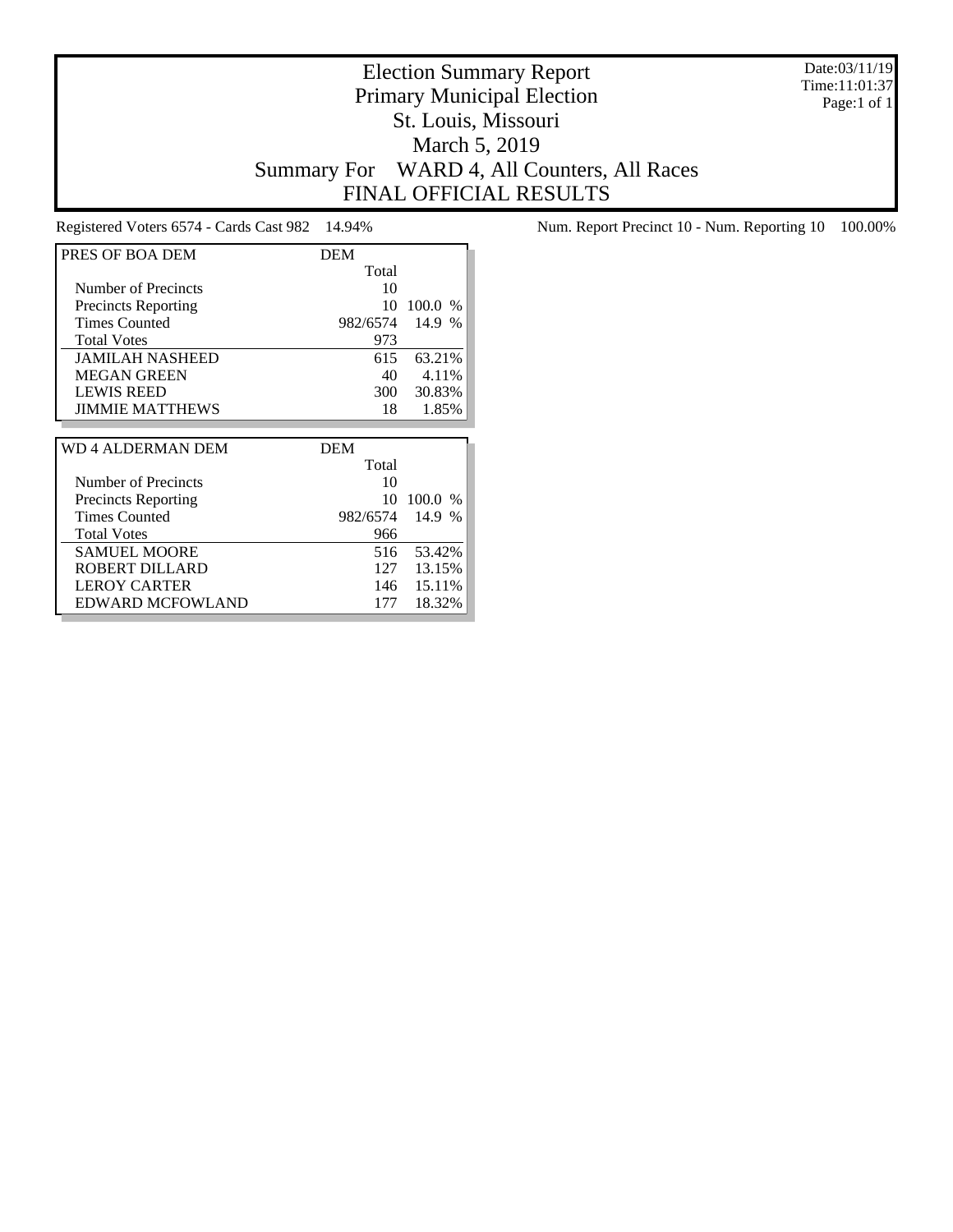Date:03/11/19 Time:11:01:42 Page:1 of 1

# Election Summary Report Primary Municipal Election St. Louis, Missouri March 5, 2019 Summary For WARD 5, All Counters, All Races FINAL OFFICIAL RESULTS

| PRES OF BOA DEM            | <b>DEM</b> |                        |
|----------------------------|------------|------------------------|
|                            | Total      |                        |
| Number of Precincts        | 8          |                        |
| <b>Precincts Reporting</b> |            | 100.0<br>$\frac{0}{0}$ |
| <b>Times Counted</b>       | 642/6330   | $10.1\%$               |
| <b>Total Votes</b>         | 642        |                        |
| <b>JAMILAH NASHEED</b>     | 357        | 55.61%                 |
| <b>MEGAN GREEN</b>         | 93         | 14.49%                 |
| <b>LEWIS REED</b>          | 182        | 28.35%                 |
| <b>JIMMIE MATTHEWS</b>     | 10         | 1.56%                  |

Registered Voters 6330 - Cards Cast 642 10.14% Num. Report Precinct 8 - Num. Reporting 8 100.00%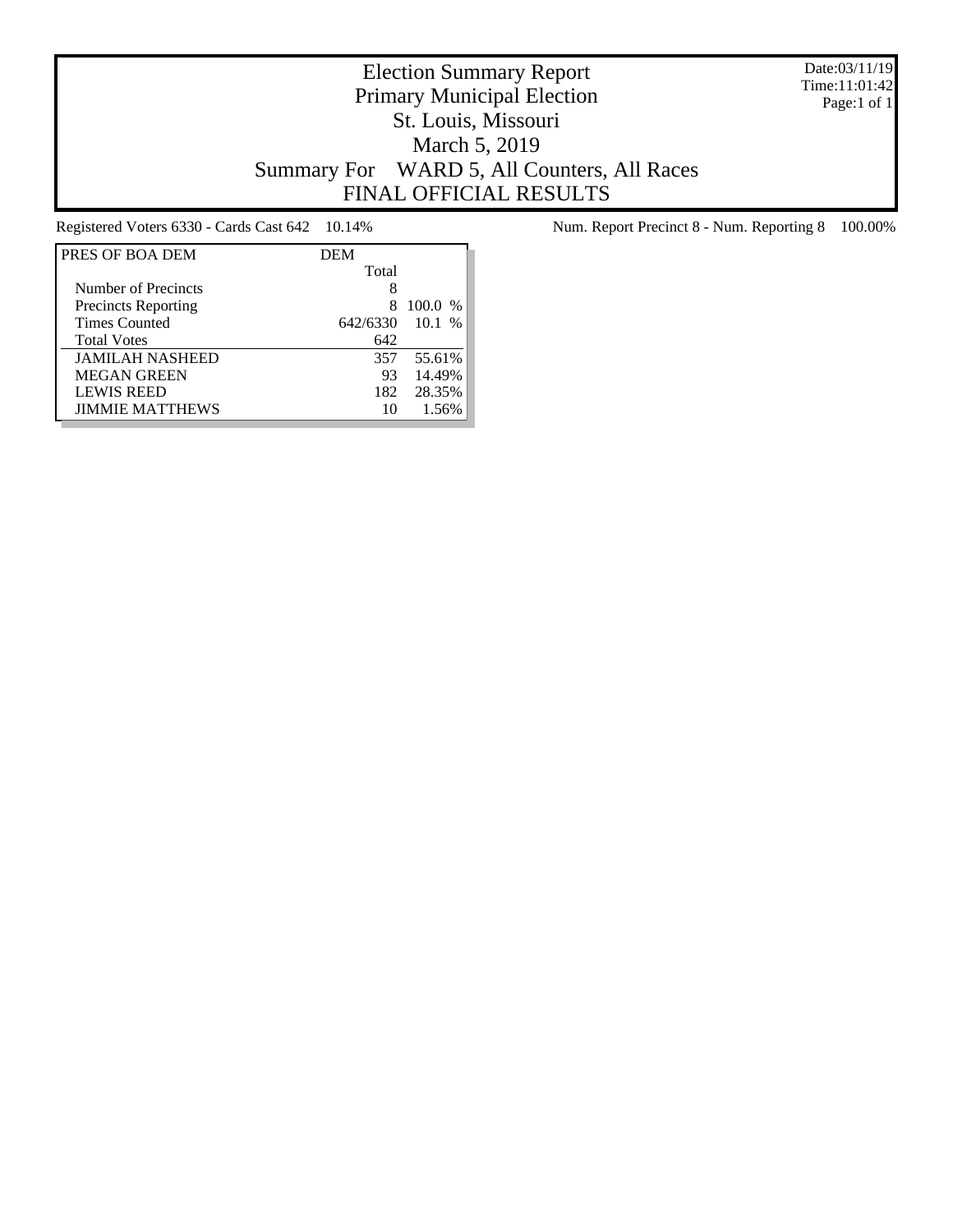Date:03/11/19 Time:11:01:48 Page:1 of 1

# Election Summary Report Primary Municipal Election St. Louis, Missouri March 5, 2019 Summary For WARD 6, All Counters, All Races FINAL OFFICIAL RESULTS

| PRES OF BOA DEM            | <b>DEM</b> |         |
|----------------------------|------------|---------|
|                            | Total      |         |
| Number of Precincts        | 9          |         |
| <b>Precincts Reporting</b> | 9          | 100.0 % |
| <b>Times Counted</b>       | 2131/8270  | 25.8 %  |
| <b>Total Votes</b>         | 2111       |         |
| <b>JAMILAH NASHEED</b>     | 647        | 30.65%  |
| <b>MEGAN GREEN</b>         | 756        | 35.81%  |
| <b>LEWIS REED</b>          | 693        | 32.83%  |
| <b>JIMMIE MATTHEWS</b>     | 15         | 0.71%   |
|                            |            |         |
| WD 6 ALDERMAN REP          | <b>REP</b> |         |
|                            | Total      |         |
| Number of Precincts        | 9          |         |
| <b>Precincts Reporting</b> | 9          | 100.0%  |
| <b>Times Counted</b>       | 41/8270    | $0.5\%$ |
| <b>Total Votes</b>         | 32         |         |
| <b>MICHAEL HEBRON</b>      | 32         | 100.00% |
|                            |            |         |
| WD 6 ALDERMAN DEM          | <b>DEM</b> |         |
|                            | Total      |         |
| Number of Precincts        | 9          |         |
| <b>Precincts Reporting</b> | 9          | 100.0 % |
| <b>Times Counted</b>       | 2131/8270  | 25.8 %  |
| <b>Total Votes</b>         | 2111       |         |
| <b>CHRISTINE INGRASSIA</b> | 930 -      | 44.05%  |
| <b>CEDRIC REDMON</b>       | 412        | 19.52%  |
| <b>DEBRA CARNAHAN</b>      | 590        | 27.95%  |
| <b>HENRY GRAY</b>          | 179        | 8.48%   |

Registered Voters 8270 - Cards Cast 2172 26.26% Num. Report Precinct 9 - Num. Reporting 9 100.00%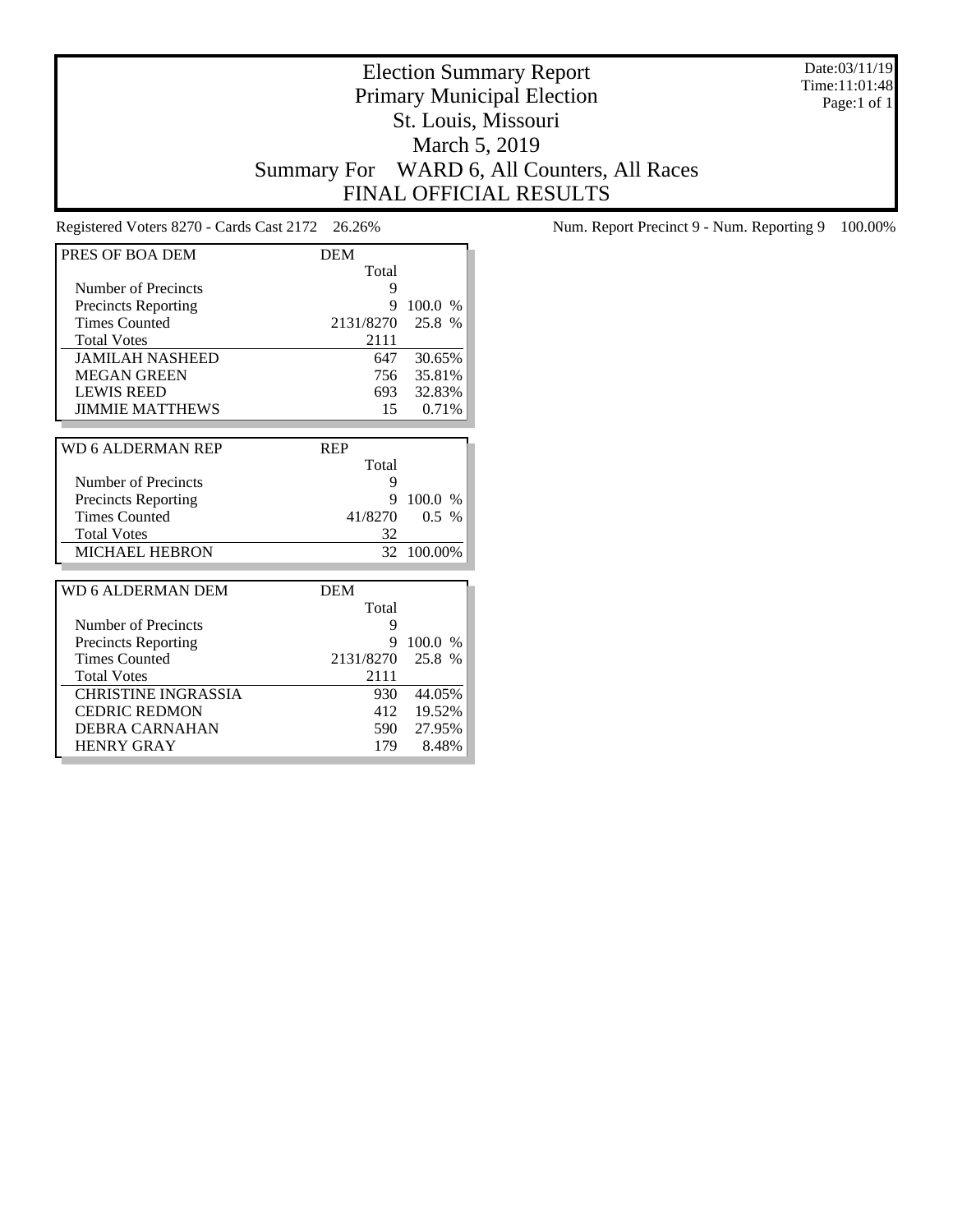Date:03/11/19 Time:11:01:52 Page:1 of 1

# Election Summary Report Primary Municipal Election St. Louis, Missouri March 5, 2019 Summary For WARD 7, All Counters, All Races FINAL OFFICIAL RESULTS

| PRES OF BOA DEM            | <b>DEM</b> |          |
|----------------------------|------------|----------|
|                            | Total      |          |
| Number of Precincts        | 6          |          |
| <b>Precincts Reporting</b> | 6          | 100.0 %  |
| <b>Times Counted</b>       | 1109/7868  | $14.1\%$ |
| <b>Total Votes</b>         | 1108       |          |
| <b>JAMILAH NASHEED</b>     | 297        | 26.81%   |
| <b>MEGAN GREEN</b>         | 407        | 36.73%   |
| <b>LEWIS REED</b>          | 388        | 35.02%   |
| <b>JIMMIE MATTHEWS</b>     | 16         | 1.44%    |

Registered Voters 7868 - Cards Cast 1109 14.10% Num. Report Precinct 6 - Num. Reporting 6 100.00%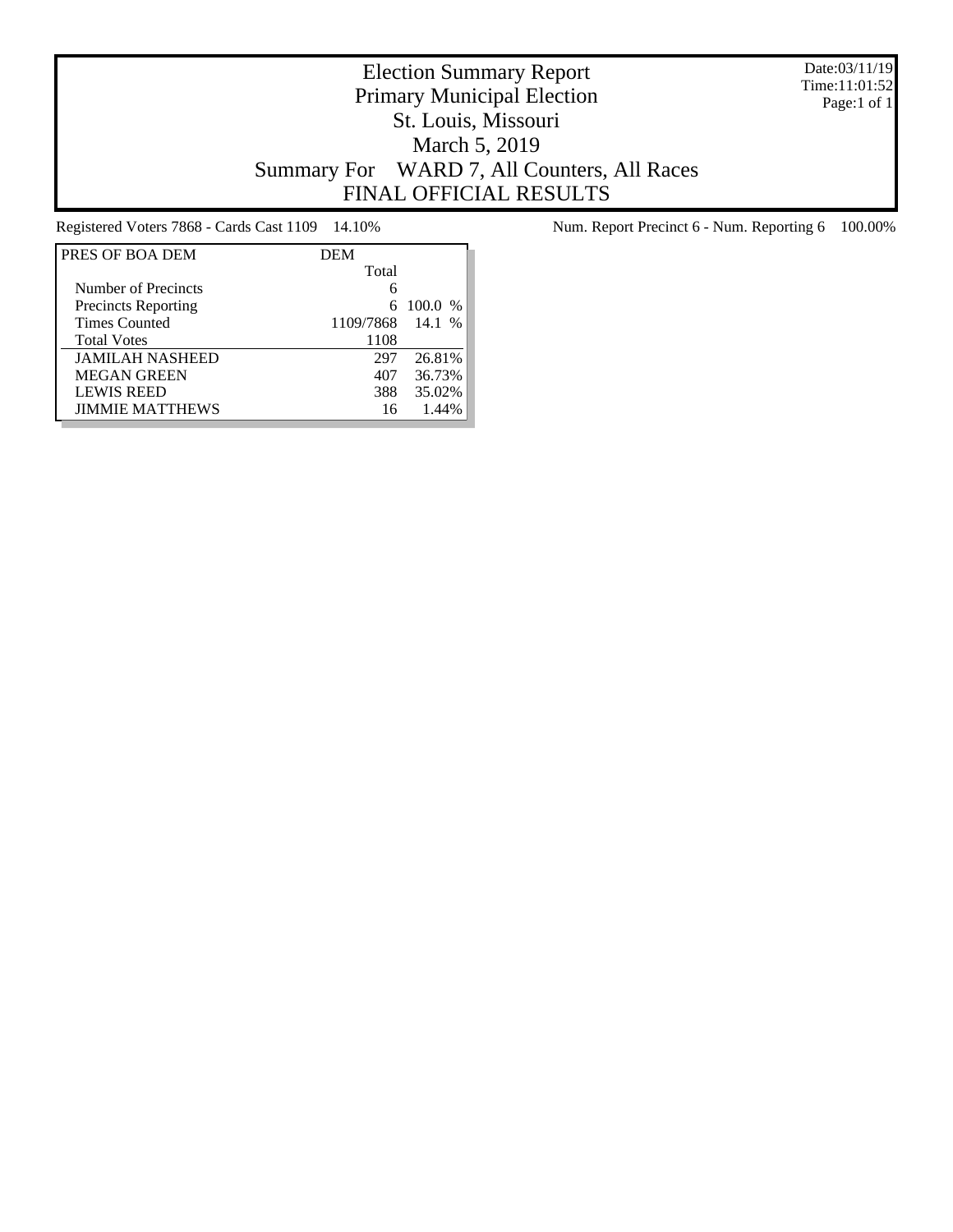Date:03/11/19 Time:11:02:01 Page:1 of 1

# Election Summary Report Primary Municipal Election St. Louis, Missouri March 5, 2019 Summary For WARD 8, All Counters, All Races FINAL OFFICIAL RESULTS

| PRES OF BOA DEM            | <b>DEM</b> |         |
|----------------------------|------------|---------|
|                            | Total      |         |
| Number of Precincts        | 9          |         |
| <b>Precincts Reporting</b> | 9          | 100.0 % |
| <b>Times Counted</b>       | 2336/8336  | 28.0 %  |
| <b>Total Votes</b>         | 2322       |         |
| <b>JAMILAH NASHEED</b>     | 521        | 22.44%  |
| <b>MEGAN GREEN</b>         | 1203       | 51.81%  |
| <b>LEWIS REED</b>          | 579        | 24.94%  |
| <b>JIMMIE MATTHEWS</b>     | 19         | 0.82%   |
|                            |            |         |
|                            |            |         |
| WD 8 ALDERMAN DEM          | <b>DEM</b> |         |
|                            | Total      |         |
| Number of Precincts        | 9          |         |
| <b>Precincts Reporting</b> | 9          | 100.0%  |
| <b>Times Counted</b>       | 2336/8336  | 28.0 %  |
| <b>Total Votes</b>         | 2322       |         |
| <b>ANNIE RICE</b>          | 1613       | 69.47%  |

Registered Voters 8336 - Cards Cast 2336 28.02% Num. Report Precinct 9 - Num. Reporting 9 100.00%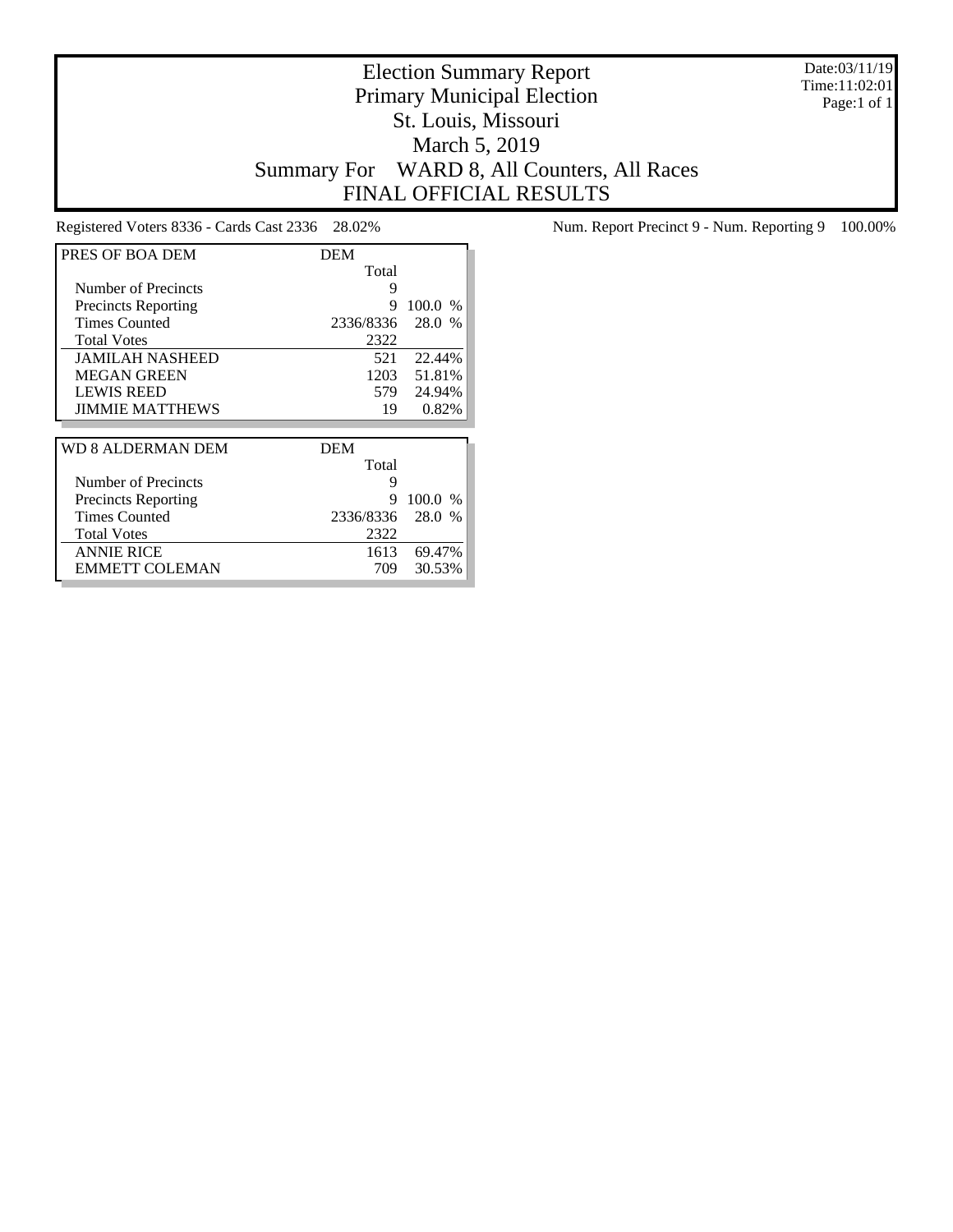Date:03/11/19 Time:11:02:06 Page:1 of 1

# Election Summary Report Primary Municipal Election St. Louis, Missouri March 5, 2019 Summary For WARD 9, All Counters, All Races FINAL OFFICIAL RESULTS

| PRES OF BOA DEM            | <b>DEM</b> |           |
|----------------------------|------------|-----------|
|                            | Total      |           |
| Number of Precincts        | g          |           |
| <b>Precincts Reporting</b> | 9          | $100.0\%$ |
| <b>Times Counted</b>       | 1073/6754  | 15.9 %    |
| <b>Total Votes</b>         | 1072       |           |
| <b>JAMILAH NASHEED</b>     | 314        | 29.29%    |
| <b>MEGAN GREEN</b>         | 487        | 45.43%    |
| <b>LEWIS REED</b>          | 259        | 24.16%    |
| <b>JIMMIE MATTHEWS</b>     | 12         | 1.12%     |

Registered Voters 6754 - Cards Cast 1073 15.89% Num. Report Precinct 9 - Num. Reporting 9 100.00%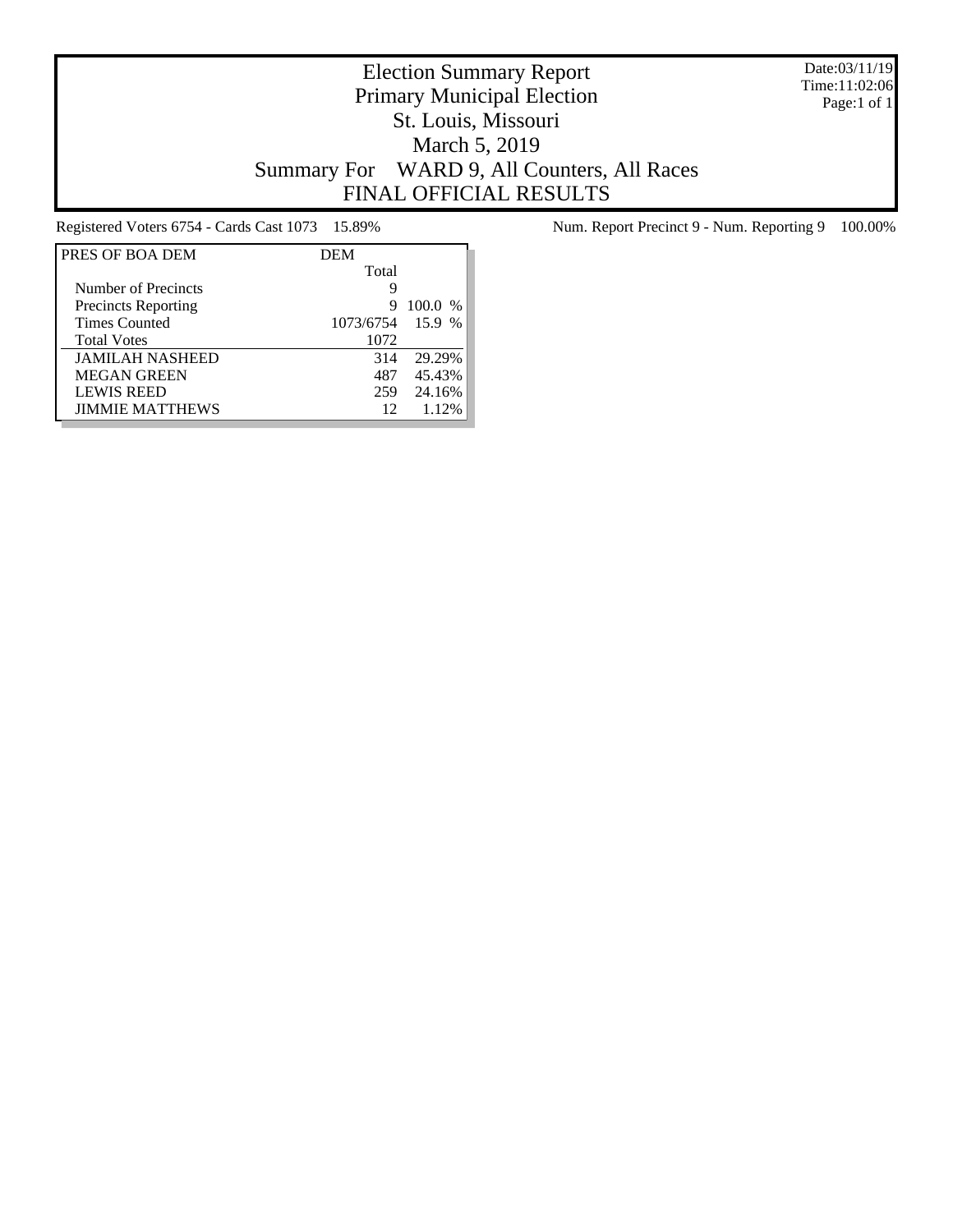Date:03/11/19 Time:11:02:12 Page:1 of 1

# Election Summary Report Primary Municipal Election St. Louis, Missouri March 5, 2019 Summary For WARD 10, All Counters, All Races FINAL OFFICIAL RESULTS

| PRES OF BOA DEM            | DEM        |         |
|----------------------------|------------|---------|
|                            | Total      |         |
| Number of Precincts        | 9          |         |
| <b>Precincts Reporting</b> | 9          | 100.0%  |
| <b>Times Counted</b>       | 1610/7388  | 21.8 %  |
| <b>Total Votes</b>         | 1574       |         |
| <b>JAMILAH NASHEED</b>     | 225        | 14.29%  |
| <b>MEGAN GREEN</b>         | 595        | 37.80%  |
| <b>LEWIS REED</b>          | 717        | 45.55%  |
| <b>JIMMIE MATTHEWS</b>     | 37         | 2.35%   |
|                            |            |         |
| WD 10 ALDERMAN DEM         | <b>DEM</b> |         |
|                            | Total      |         |
| Number of Precincts        | 9          |         |
|                            |            |         |
| <b>Precincts Reporting</b> | 9          | 100.0 % |
| <b>Times Counted</b>       | 1610/7388  | 21.8 %  |
| <b>Total Votes</b>         | 1591       |         |
| JOSEPH VOLLMER             | 968        | 60.84%  |

Registered Voters 7388 - Cards Cast 1610 21.79% Num. Report Precinct 9 - Num. Reporting 9 100.00%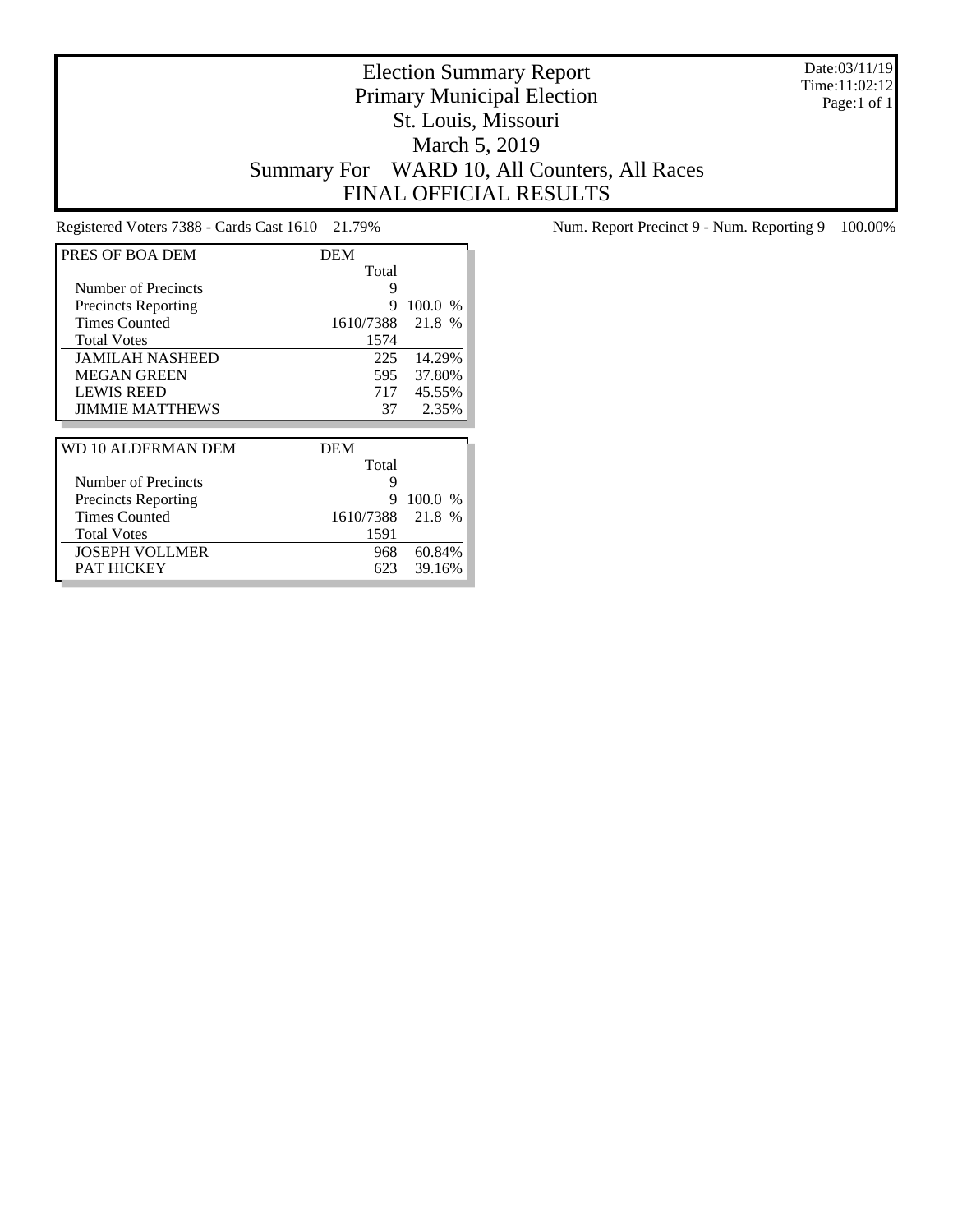Date:03/11/19 Time:11:02:17 Page:1 of 1

# Election Summary Report Primary Municipal Election St. Louis, Missouri March 5, 2019 Summary For WARD 11, All Counters, All Races FINAL OFFICIAL RESULTS

| PRES OF BOA DEM            | <b>DEM</b> |         |
|----------------------------|------------|---------|
|                            | Total      |         |
| Number of Precincts        | 6          |         |
| <b>Precincts Reporting</b> |            | 100.0 % |
| <b>Times Counted</b>       | 854/6294   | 13.6%   |
| <b>Total Votes</b>         | 852        |         |
| <b>JAMILAH NASHEED</b>     | 190        | 22.30%  |
| <b>MEGAN GREEN</b>         | 361        | 42.37%  |
| <b>LEWIS REED</b>          | 281        | 32.98%  |
| <b>JIMMIE MATTHEWS</b>     | 20         | 2.35%   |

Registered Voters 6294 - Cards Cast 854 13.57% Num. Report Precinct 6 - Num. Reporting 6 100.00%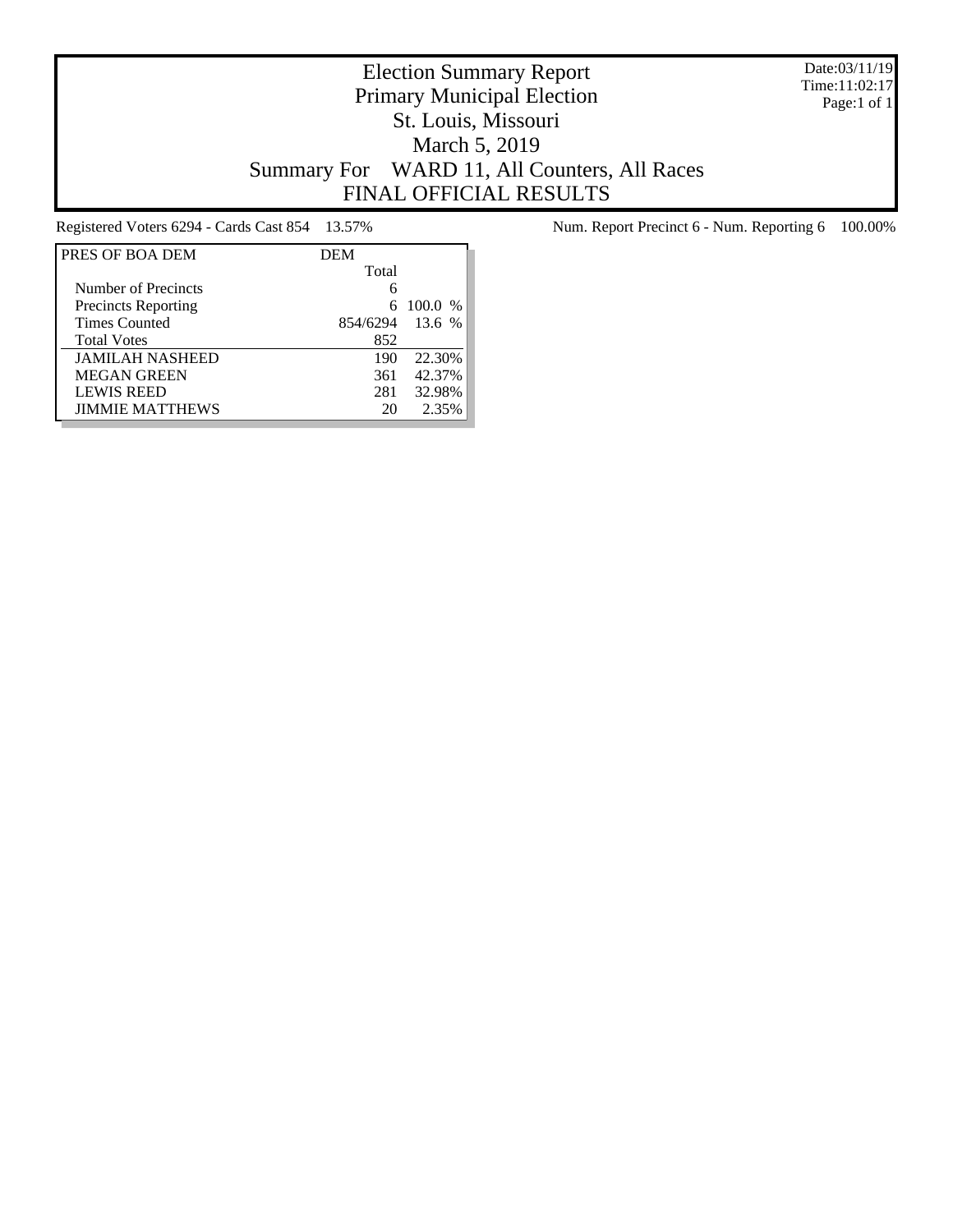Date:03/11/19 Time:11:02:22 Page:1 of 1

# Election Summary Report Primary Municipal Election St. Louis, Missouri March 5, 2019 Summary For WARD 12, All Counters, All Races FINAL OFFICIAL RESULTS

| PRES OF BOA DEM            | <b>DEM</b> |           |
|----------------------------|------------|-----------|
|                            | Total      |           |
| Number of Precincts        | 8          |           |
| <b>Precincts Reporting</b> | 8          | 100.0 %   |
| <b>Times Counted</b>       | 1762/8058  | 21.9 %    |
| <b>Total Votes</b>         | 1743       |           |
| <b>JAMILAH NASHEED</b>     | 148        | 8.49%     |
| <b>MEGAN GREEN</b>         | 571        | 32.76%    |
| <b>LEWIS REED</b>          | 993        | 56.97%    |
| <b>JIMMIE MATTHEWS</b>     | 31         | 1.78%     |
|                            |            |           |
|                            |            |           |
| WD 12 ALDERMAN DEM         | <b>DEM</b> |           |
|                            | Total      |           |
| Number of Precincts        | 8          |           |
| <b>Precincts Reporting</b> | 8          | $100.0\%$ |
| <b>Times Counted</b>       | 1762/8058  | 21.9 %    |
| <b>Total Votes</b>         | 1745       |           |
| <b>LARRY ARNOWITZ</b>      | 1297       | 74.33%    |
| DERRICK NEUNER             | 295        | 16.91%    |

Registered Voters 8058 - Cards Cast 1762 21.87% Num. Report Precinct 8 - Num. Reporting 8 100.00%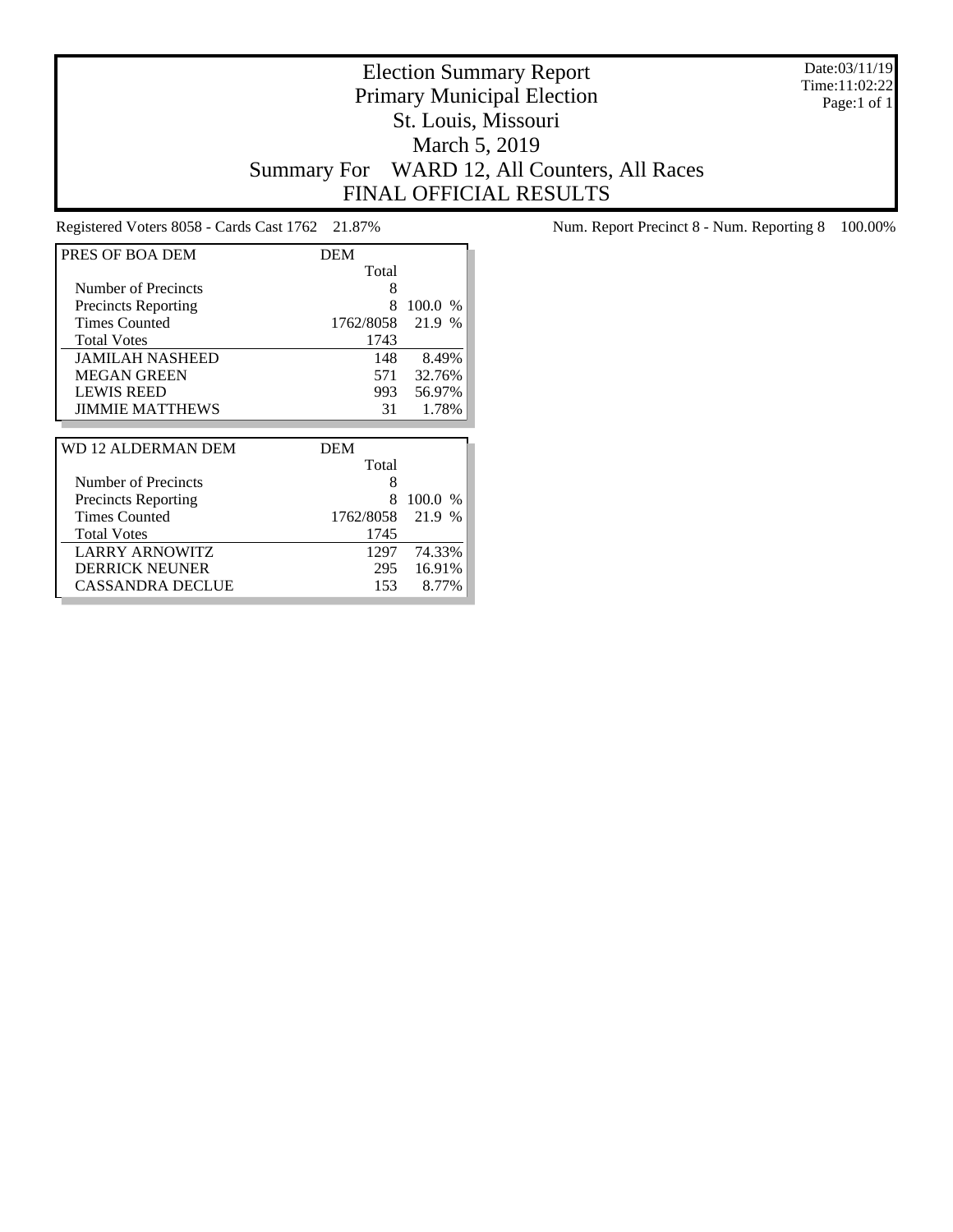Date:03/11/19 Time:11:02:27 Page:1 of 1

# Election Summary Report Primary Municipal Election St. Louis, Missouri March 5, 2019 Summary For WARD 13, All Counters, All Races FINAL OFFICIAL RESULTS

| PRES OF BOA DEM            | <b>DEM</b> |                       |
|----------------------------|------------|-----------------------|
|                            | Total      |                       |
| Number of Precincts        |            |                       |
| <b>Precincts Reporting</b> |            | 6 100.0 %             |
| <b>Times Counted</b>       | 1130/7058  | 16.0<br>$\frac{0}{6}$ |
| <b>Total Votes</b>         | 1129       |                       |
| <b>JAMILAH NASHEED</b>     | 167        | 14.79%                |
| <b>MEGAN GREEN</b>         | 506        | 44.82%                |
| <b>LEWIS REED</b>          | 431        | 38.18%                |
| <b>JIMMIE MATTHEWS</b>     | 25         | 2.21%                 |

Registered Voters 7058 - Cards Cast 1130 16.01% Num. Report Precinct 6 - Num. Reporting 6 100.00%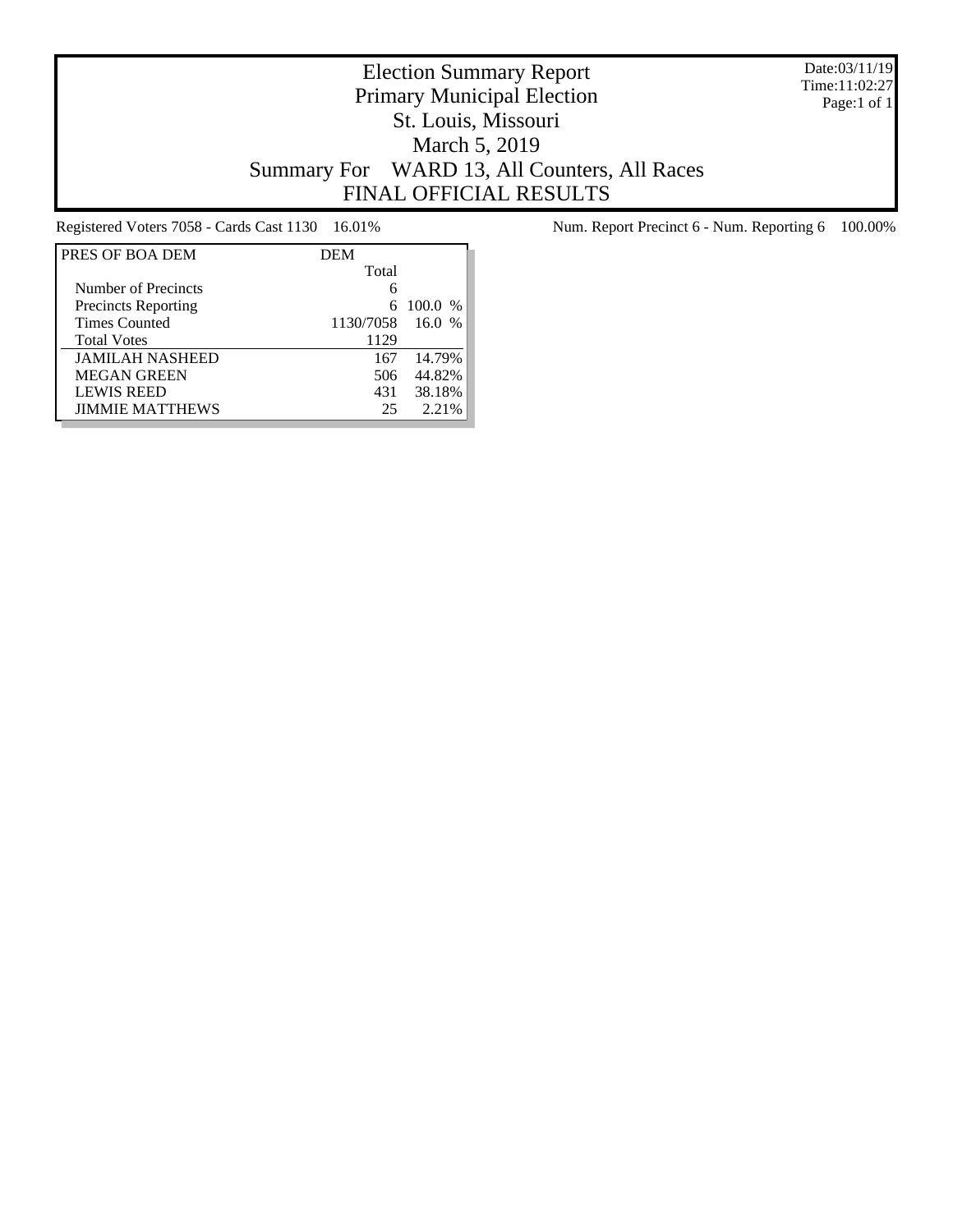Date:03/11/19 Time:11:02:33 Page:1 of 1

# Election Summary Report Primary Municipal Election St. Louis, Missouri March 5, 2019 Summary For WARD 14, All Counters, All Races FINAL OFFICIAL RESULTS

| PRES OF BOA DEM            | <b>DEM</b> |         |
|----------------------------|------------|---------|
|                            | Total      |         |
| Number of Precincts        | 9          |         |
| <b>Precincts Reporting</b> | 9          | 100.0 % |
| <b>Times Counted</b>       | 1312/6379  | 20.6 %  |
| <b>Total Votes</b>         | 1290       |         |
| <b>JAMILAH NASHEED</b>     | 203        | 15.74%  |
| <b>MEGAN GREEN</b>         | 595        | 46.12%  |
| <b>LEWIS REED</b>          | 451        | 34.96%  |
| <b>JIMMIE MATTHEWS</b>     | 41         | 3.18%   |
|                            |            |         |
|                            |            |         |
| WD 14 ALDERMAN DEM         | <b>DEM</b> |         |
|                            | Total      |         |
| Number of Precincts        | 9          |         |
| <b>Precincts Reporting</b> | 9          | 100.0 % |
| <b>Times Counted</b>       | 1312/6379  | 20.6 %  |
| <b>Total Votes</b>         | 1297       |         |
| <b>CAROL HOWARD</b>        | 675.       | 52.04%  |

Registered Voters 6379 - Cards Cast 1312 20.57% Num. Report Precinct 9 - Num. Reporting 9 100.00%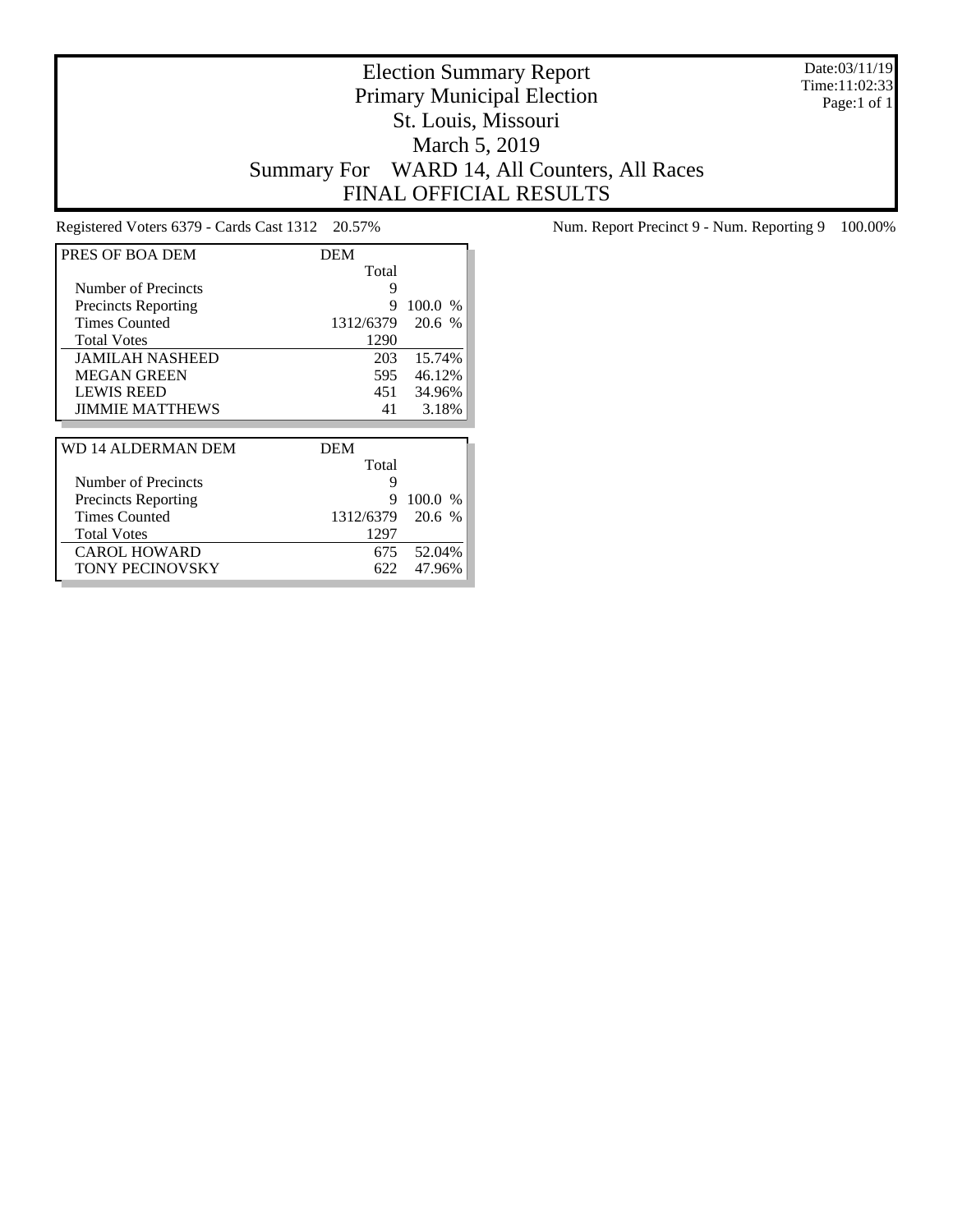Date:03/11/19 Time:11:02:46 Page:1 of 1

# Election Summary Report Primary Municipal Election St. Louis, Missouri March 5, 2019 Summary For WARD 15, All Counters, All Races FINAL OFFICIAL RESULTS

| PRES OF BOA DEM            | <b>DEM</b> |         |
|----------------------------|------------|---------|
|                            | Total      |         |
| Number of Precincts        |            |         |
| <b>Precincts Reporting</b> |            | 100.0 % |
| <b>Times Counted</b>       | 1814/7446  | 24.4 %  |
| <b>Total Votes</b>         | 1814       |         |
| <b>JAMILAH NASHEED</b>     | 306        | 16.87%  |
| <b>MEGAN GREEN</b>         | 1113       | 61.36%  |
| <b>LEWIS REED</b>          | 380        | 20.95%  |
| <b>JIMMIE MATTHEWS</b>     | 15         | 0.83%   |

Registered Voters 7446 - Cards Cast 1814 24.36% Num. Report Precinct 7 - Num. Reporting 7 100.00%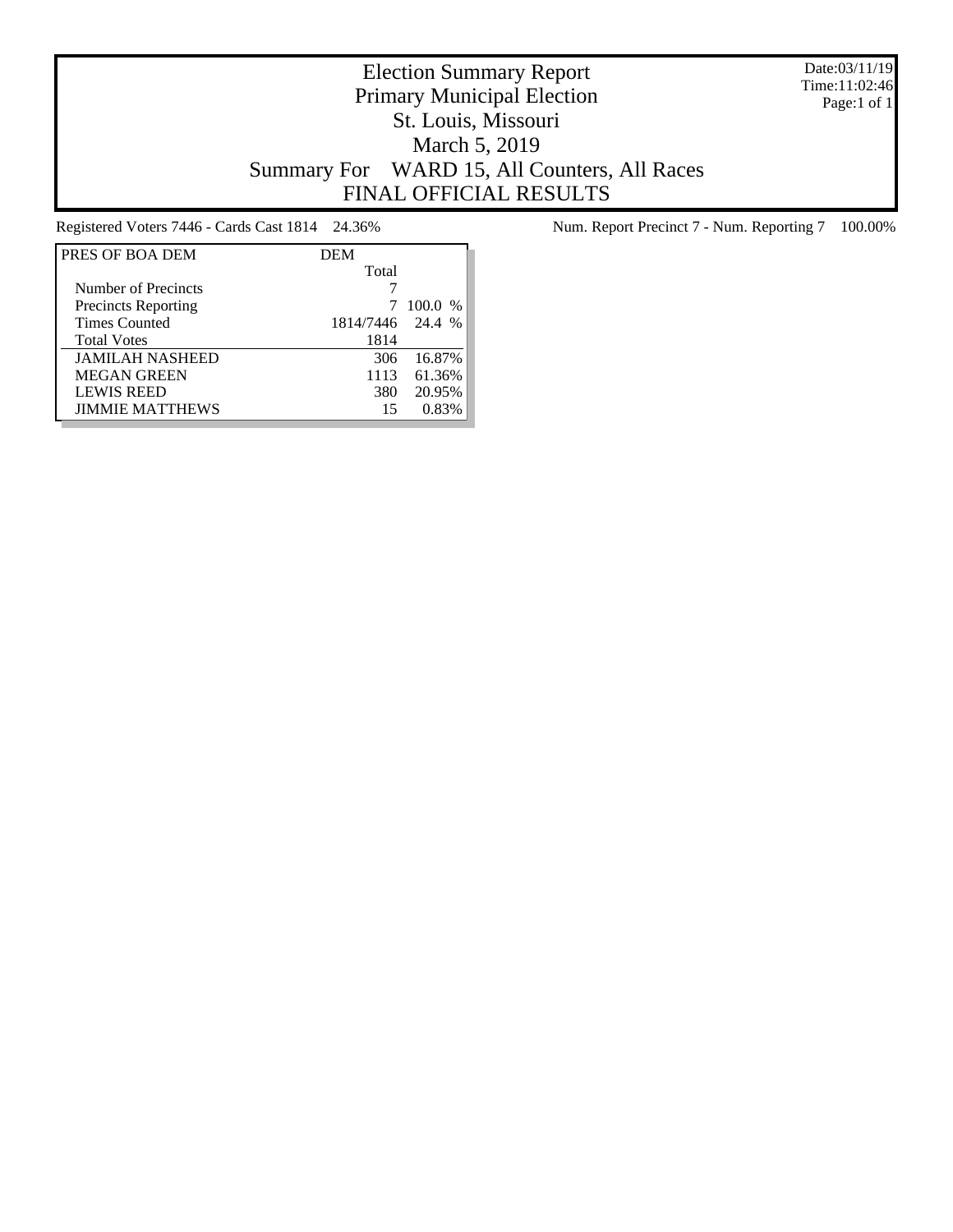Date:03/11/19 Time:11:02:51 Page:1 of 1

# Election Summary Report Primary Municipal Election St. Louis, Missouri March 5, 2019 Summary For WARD 16, All Counters, All Races FINAL OFFICIAL RESULTS

| PRES OF BOA DEM            | DEM        |                       |
|----------------------------|------------|-----------------------|
|                            | Total      |                       |
| Number of Precincts        | 8          |                       |
| <b>Precincts Reporting</b> | 8          | 100.0<br>$\%$         |
| <b>Times Counted</b>       | 1897/8649  | 21.9 %                |
| <b>Total Votes</b>         | 1894       |                       |
| <b>JAMILAH NASHEED</b>     | 178        | 9.40%                 |
| <b>MEGAN GREEN</b>         | 560        | 29.57%                |
| <b>LEWIS REED</b>          | 1126       | 59.45%                |
| <b>JIMMIE MATTHEWS</b>     | 30         | 1.58%                 |
|                            |            |                       |
| WD 16 ALDERMAN DEM         | <b>DEM</b> |                       |
|                            | Total      |                       |
| Number of Precincts        | 8          |                       |
| <b>Precincts Reporting</b> | 8          | 100.0%                |
| <b>Times Counted</b>       | 1897/8649  | 21.9<br>$\frac{0}{0}$ |
| <b>Total Votes</b>         | 1601       |                       |
| <b>THOMAS OLDENBURG</b>    | 1601       | 100.00%               |

Registered Voters 8649 - Cards Cast 1897 21.93% Num. Report Precinct 8 - Num. Reporting 8 100.00%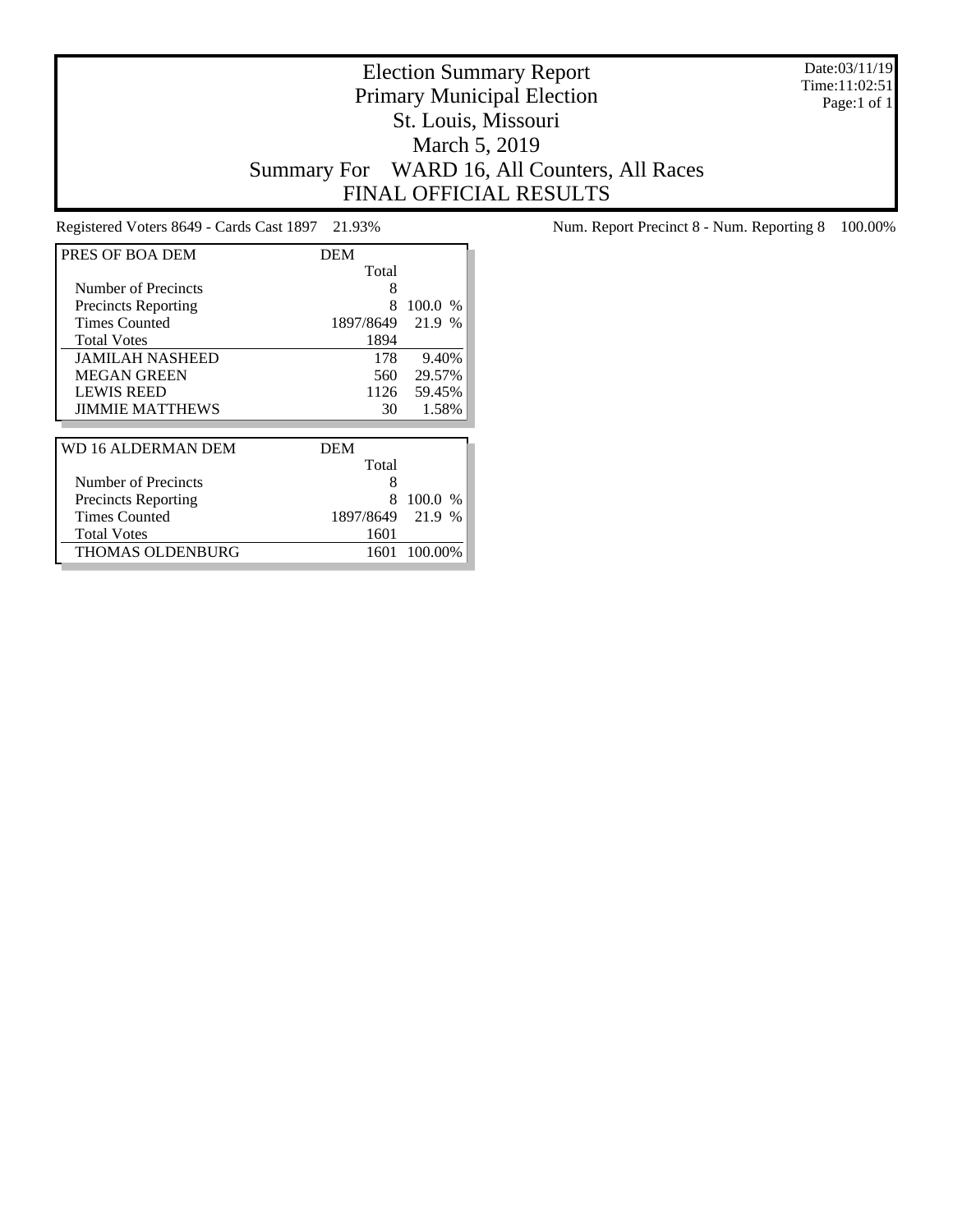Date:03/11/19 Time:11:02:56 Page:1 of 1

# Election Summary Report Primary Municipal Election St. Louis, Missouri March 5, 2019 Summary For WARD 17, All Counters, All Races FINAL OFFICIAL RESULTS

| PRES OF BOA DEM            | <b>DEM</b> |           |
|----------------------------|------------|-----------|
|                            | Total      |           |
| Number of Precincts        | 8          |           |
| <b>Precincts Reporting</b> |            | $100.0\%$ |
| <b>Times Counted</b>       | 1148/7782  | 14.8 %    |
| <b>Total Votes</b>         | 1146       |           |
| <b>JAMILAH NASHEED</b>     | 432        | 37.70%    |
| <b>MEGAN GREEN</b>         | 345        | 30.10%    |
| <b>LEWIS REED</b>          | 353        | 30.80%    |
| <b>JIMMIE MATTHEWS</b>     | 16         | 1.40%     |

Registered Voters 7782 - Cards Cast 1148 14.75% Num. Report Precinct 8 - Num. Reporting 8 100.00%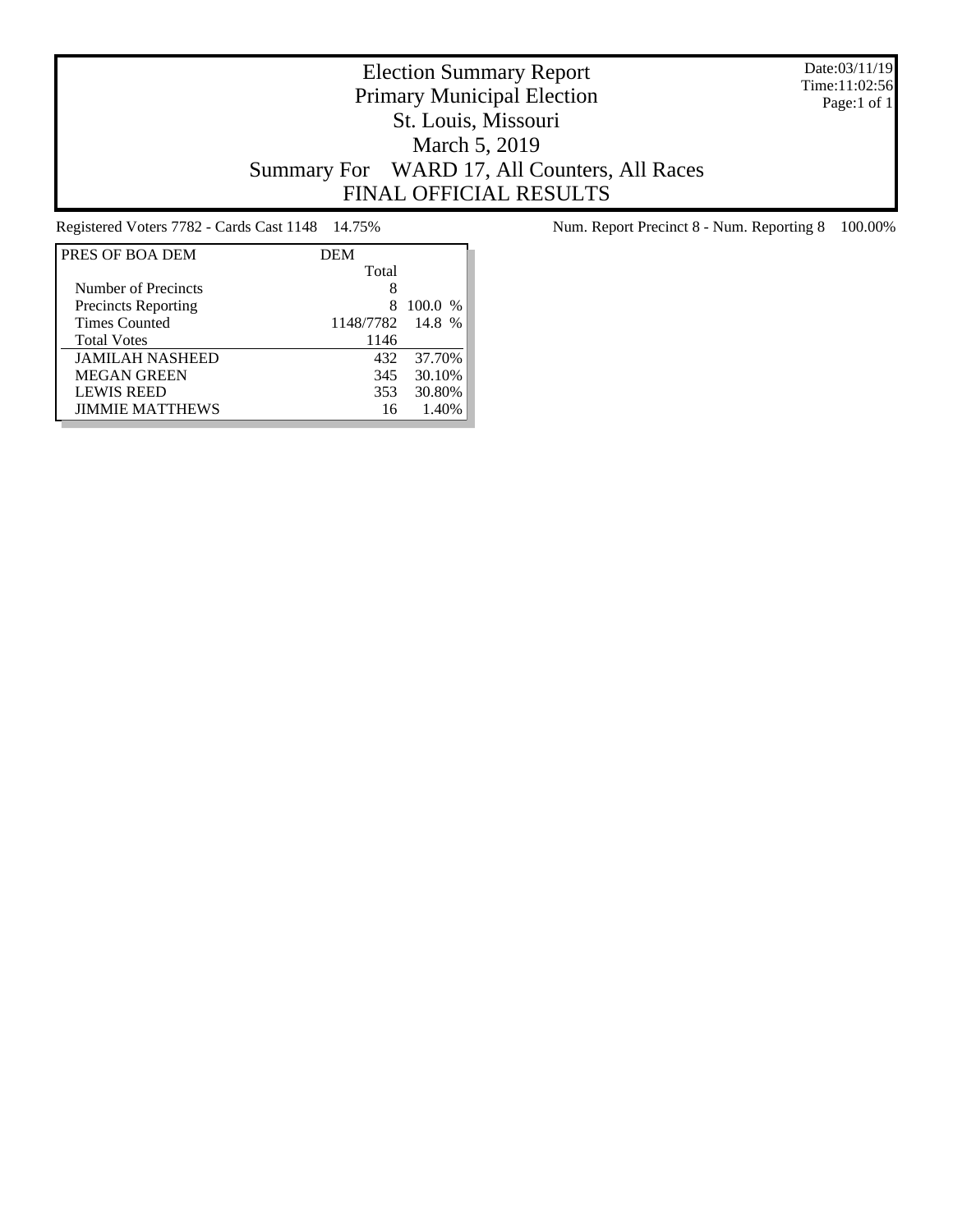Date:03/11/19 Time:11:03:01 Page:1 of 1

# Election Summary Report Primary Municipal Election St. Louis, Missouri March 5, 2019 Summary For WARD 18, All Counters, All Races FINAL OFFICIAL RESULTS

Registered Voters 5976 - Cards Cast 1040 17.40% Num. Report Precinct 6 - Num. Reporting 6 100.00%

| PRES OF BOA DEM            | <b>DEM</b> |         |
|----------------------------|------------|---------|
|                            | Total      |         |
| Number of Precincts        | 6          |         |
| <b>Precincts Reporting</b> | 6          | 100.0 % |
| <b>Times Counted</b>       | 1040/5976  | 17.4 %  |
| <b>Total Votes</b>         | 1034       |         |
| <b>JAMILAH NASHEED</b>     | 567        | 54.84%  |
| <b>MEGAN GREEN</b>         | 110        | 10.64%  |
| <b>LEWIS REED</b>          | 339        | 32.79%  |
| <b>JIMMIE MATTHEWS</b>     | 18         | 1.74%   |
|                            |            |         |
|                            |            |         |
| WD 18 ALDERMAN DEM         | <b>DEM</b> |         |
|                            | Total      |         |
| Number of Precincts        | 6          |         |
| <b>Precincts Reporting</b> | 6          | 100.0 % |
| <b>Times Counted</b>       | 1040/5976  | 17.4 %  |
| <b>Total Votes</b>         | 1028       |         |
| <b>JESSE TODD</b>          | 406        | 39.49%  |
| <b>JEFFERY HILL</b>        | 113        | 10.99%  |
| DARRYL GRAY                | 269        | 26.17%  |
| <b>JUDITH ARNOLD</b>       | 185        | 18.00%  |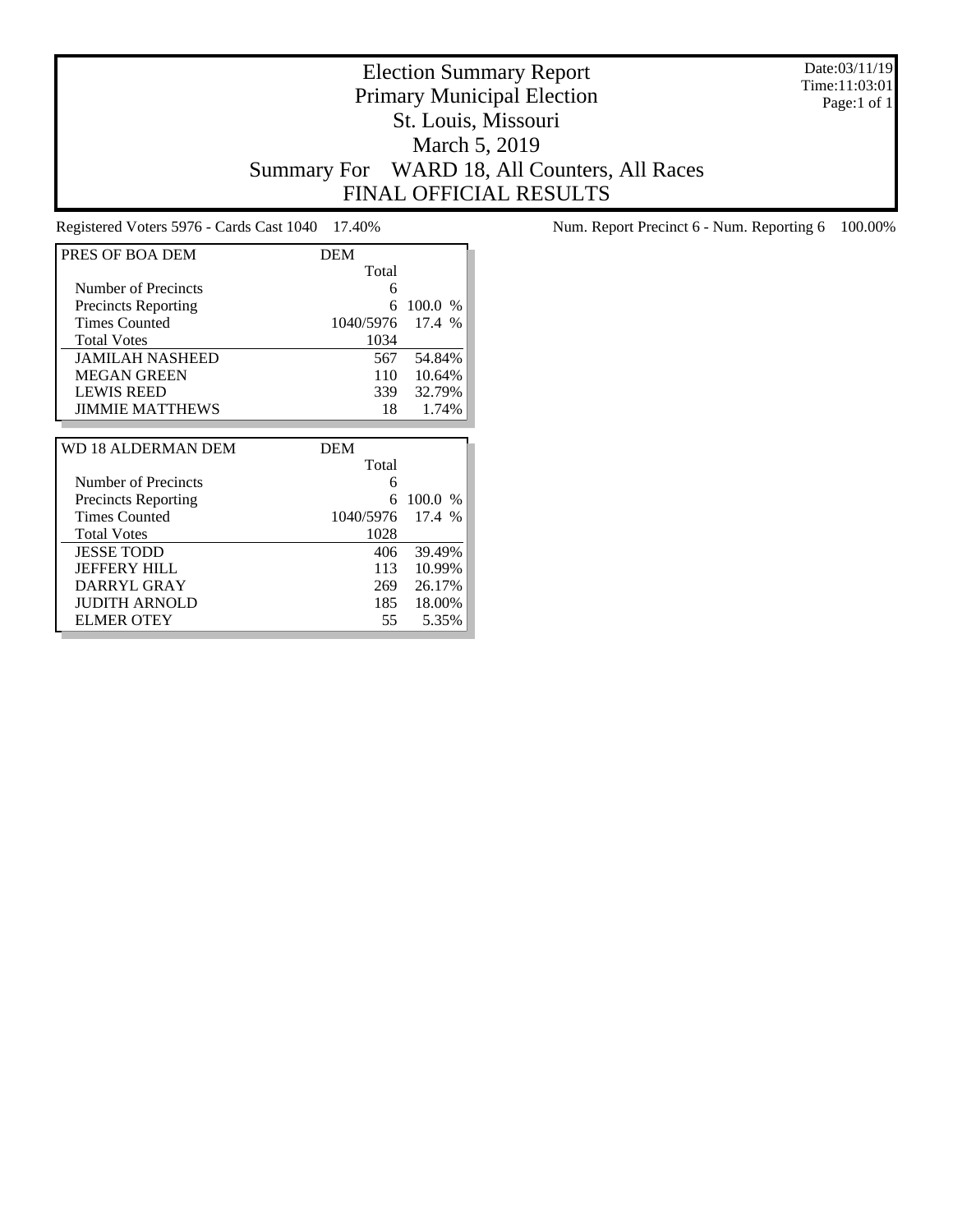Date:03/11/19 Time:11:03:05 Page:1 of 1

# Election Summary Report Primary Municipal Election St. Louis, Missouri March 5, 2019 Summary For WARD 19, All Counters, All Races FINAL OFFICIAL RESULTS

| PRES OF BOA DEM            | <b>DEM</b> |           |
|----------------------------|------------|-----------|
|                            | Total      |           |
| Number of Precincts        | Q          |           |
| <b>Precincts Reporting</b> | 9          | $100.0\%$ |
| <b>Times Counted</b>       | 805/6000   | 13.4 %    |
| <b>Total Votes</b>         | 803        |           |
| <b>JAMILAH NASHEED</b>     | 408        | 50.81%    |
| <b>MEGAN GREEN</b>         | 108        | 13.45%    |
| <b>LEWIS REED</b>          | 275        | 34.25%    |
| <b>JIMMIE MATTHEWS</b>     | 12         | 1.49%     |

Registered Voters 6000 - Cards Cast 805 13.42% Num. Report Precinct 9 - Num. Reporting 9 100.00%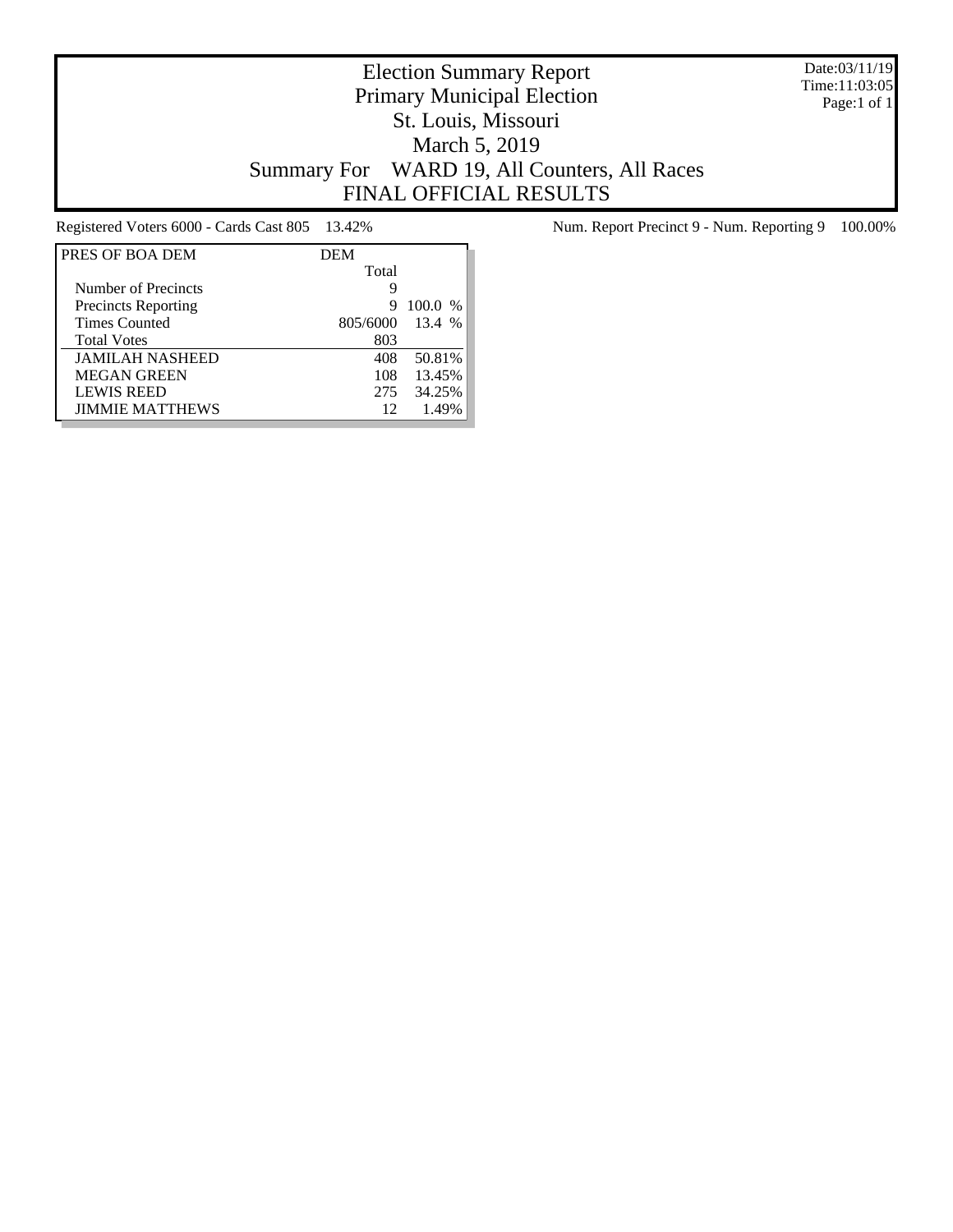Date:03/11/19 Time:11:03:13 Page:1 of 1

# Election Summary Report Primary Municipal Election St. Louis, Missouri March 5, 2019 Summary For WARD 20, All Counters, All Races FINAL OFFICIAL RESULTS

| PRES OF BOA DEM            | DEM        |           |
|----------------------------|------------|-----------|
|                            | Total      |           |
| Number of Precincts        | 7          |           |
| <b>Precincts Reporting</b> | 7          | $100.0\%$ |
| <b>Times Counted</b>       | 956/5422   | 17.6 %    |
| <b>Total Votes</b>         | 940        |           |
| <b>JAMILAH NASHEED</b>     | 379        | 40.32%    |
| <b>MEGAN GREEN</b>         | 310 ·      | 32.98%    |
| <b>LEWIS REED</b>          | 235        | 25.00%    |
| <b>JIMMIE MATTHEWS</b>     | 16         | 1.70%     |
|                            |            |           |
| WD 20 ALDERMAN DEM         | <b>DEM</b> |           |
|                            | Total      |           |
| Number of Precincts        |            |           |
| <b>Precincts Reporting</b> | 7          | $100.0\%$ |
| <b>Times Counted</b>       | 956/5422   | 17.6 %    |
| <b>Total Votes</b>         | 949        |           |
| <b>CARA SPENCER</b>        | 660.       | 69.55%    |
| SATIA HUTTON               | 289        | 30.45%    |

Registered Voters 5422 - Cards Cast 956 17.63% Num. Report Precinct 7 - Num. Reporting 7 100.00%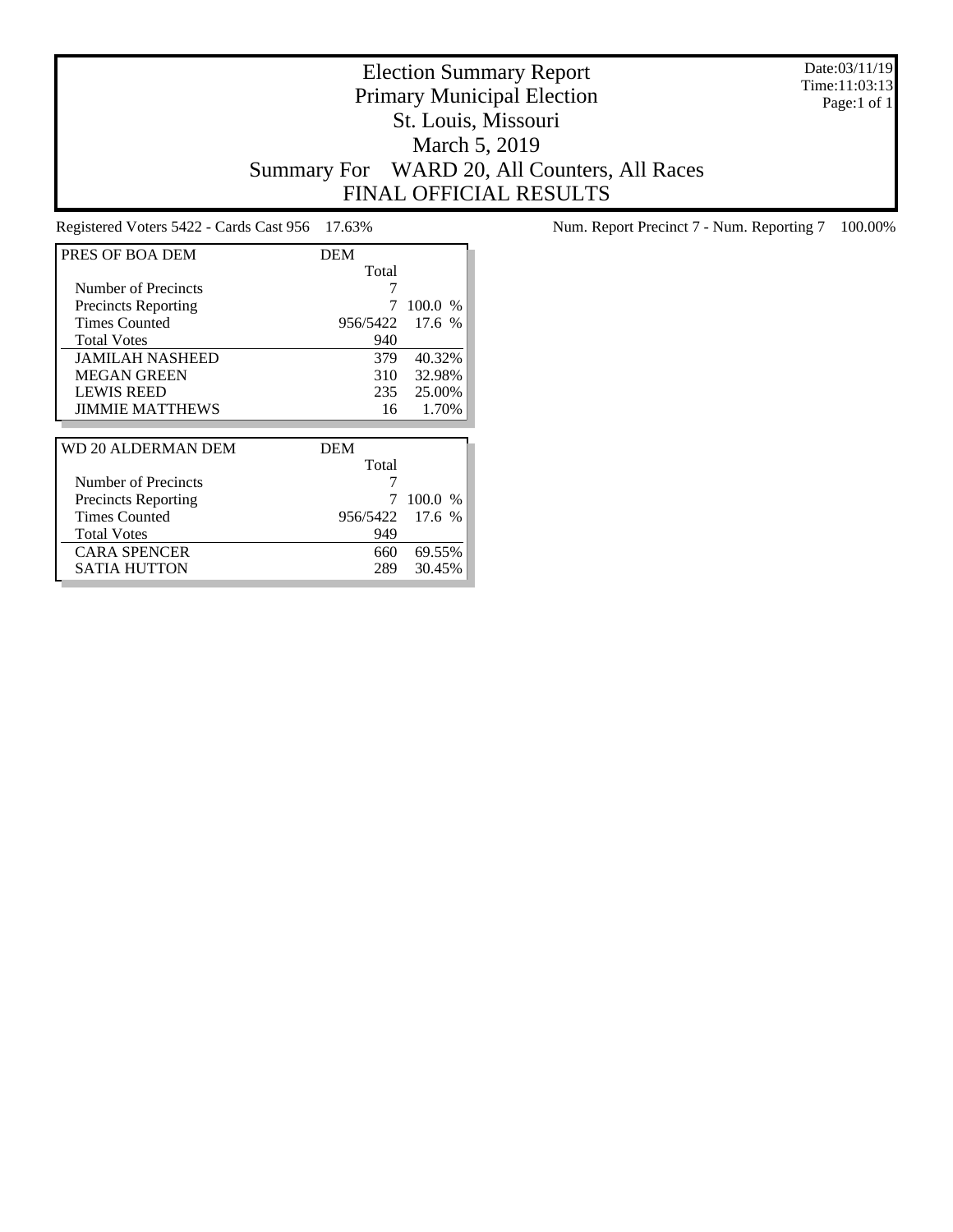Date:03/11/19 Time:11:03:17 Page:1 of 1

# Election Summary Report Primary Municipal Election St. Louis, Missouri March 5, 2019 Summary For WARD 21, All Counters, All Races FINAL OFFICIAL RESULTS

| PRES OF BOA DEM            | <b>DEM</b> |                        |
|----------------------------|------------|------------------------|
|                            | Total      |                        |
| Number of Precincts        | 9          |                        |
| <b>Precincts Reporting</b> | 9          | 100.0<br>$\frac{0}{0}$ |
| <b>Times Counted</b>       | 1099/6941  | 15.8 %                 |
| <b>Total Votes</b>         | 1094       |                        |
| <b>JAMILAH NASHEED</b>     | 727        | 66.45%                 |
| <b>MEGAN GREEN</b>         | 37         | 3.38%                  |
| <b>LEWIS REED</b>          | 319        | 29.16%                 |
| <b>JIMMIE MATTHEWS</b>     | 11         | 1.01%                  |

Registered Voters 6941 - Cards Cast 1099 15.83% Num. Report Precinct 9 - Num. Reporting 9 100.00%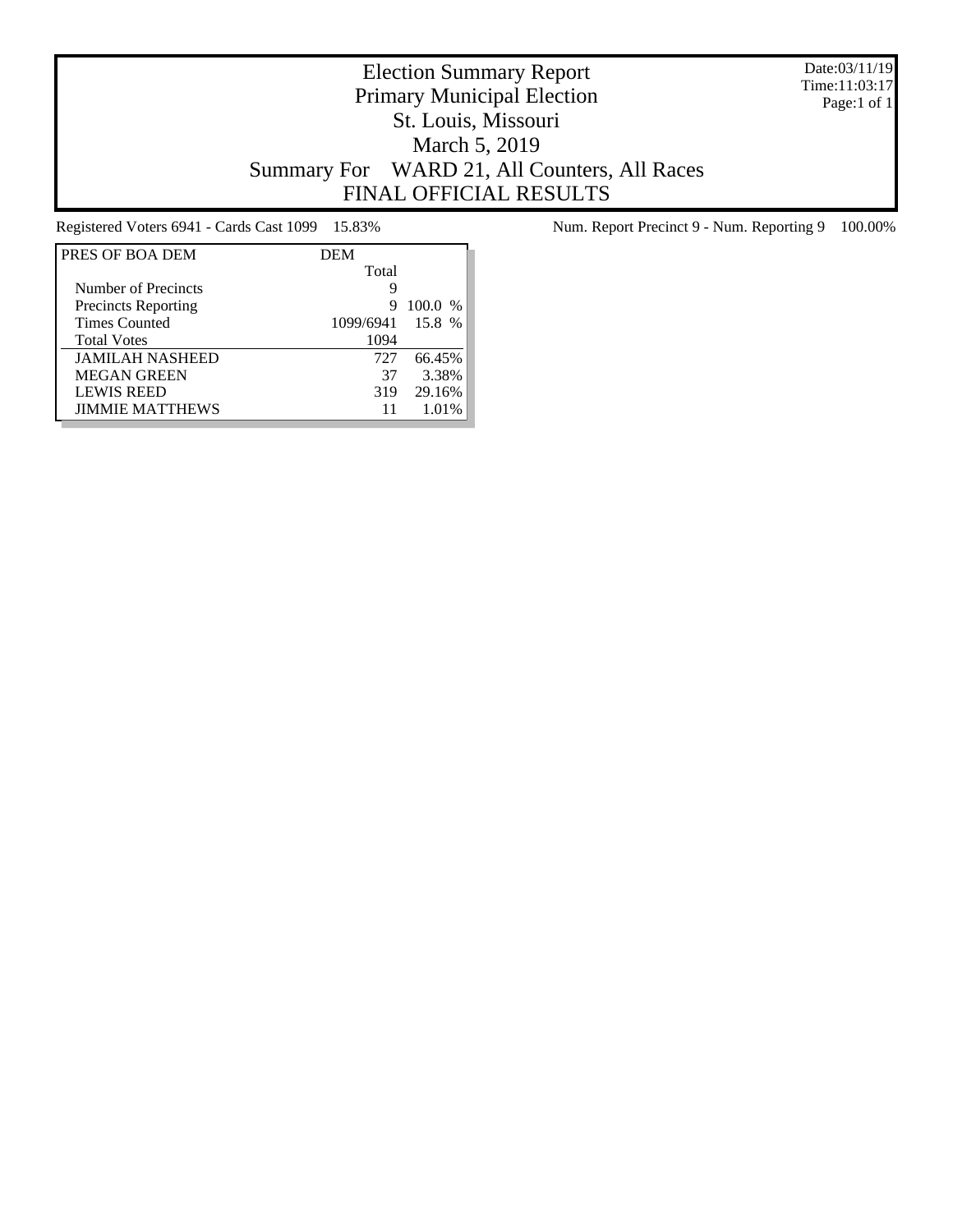Date:03/11/19 Time:11:03:21 Page:1 of 1

# Election Summary Report Primary Municipal Election St. Louis, Missouri March 5, 2019 Summary For WARD 22, All Counters, All Races FINAL OFFICIAL RESULTS

| PRES OF BOA DEM            | <b>DEM</b> |         |
|----------------------------|------------|---------|
|                            | Total      |         |
| Number of Precincts        | 8          |         |
| <b>Precincts Reporting</b> | 8          | 100.0%  |
| <b>Times Counted</b>       | 999/6150   | 16.2 %  |
| <b>Total Votes</b>         | 988        |         |
| <b>JAMILAH NASHEED</b>     | 532        | 53.85%  |
| <b>MEGAN GREEN</b>         | 51         | 5.16%   |
| <b>LEWIS REED</b>          | 387        | 39.17%  |
| <b>JIMMIE MATTHEWS</b>     | 18         | 1.82%   |
|                            |            |         |
|                            |            |         |
| WD 22 ALDERMAN DEM         | DEM        |         |
|                            | Total      |         |
| Number of Precincts        | 8          |         |
| <b>Precincts Reporting</b> | 8          | 100.0 % |
| <b>Times Counted</b>       | 999/6150   | 16.2 %  |
| <b>Total Votes</b>         | 985        |         |
| TONYA MCCAW                | 391        | 39.70%  |

Registered Voters 6150 - Cards Cast 999 16.24% Num. Report Precinct 8 - Num. Reporting 8 100.00%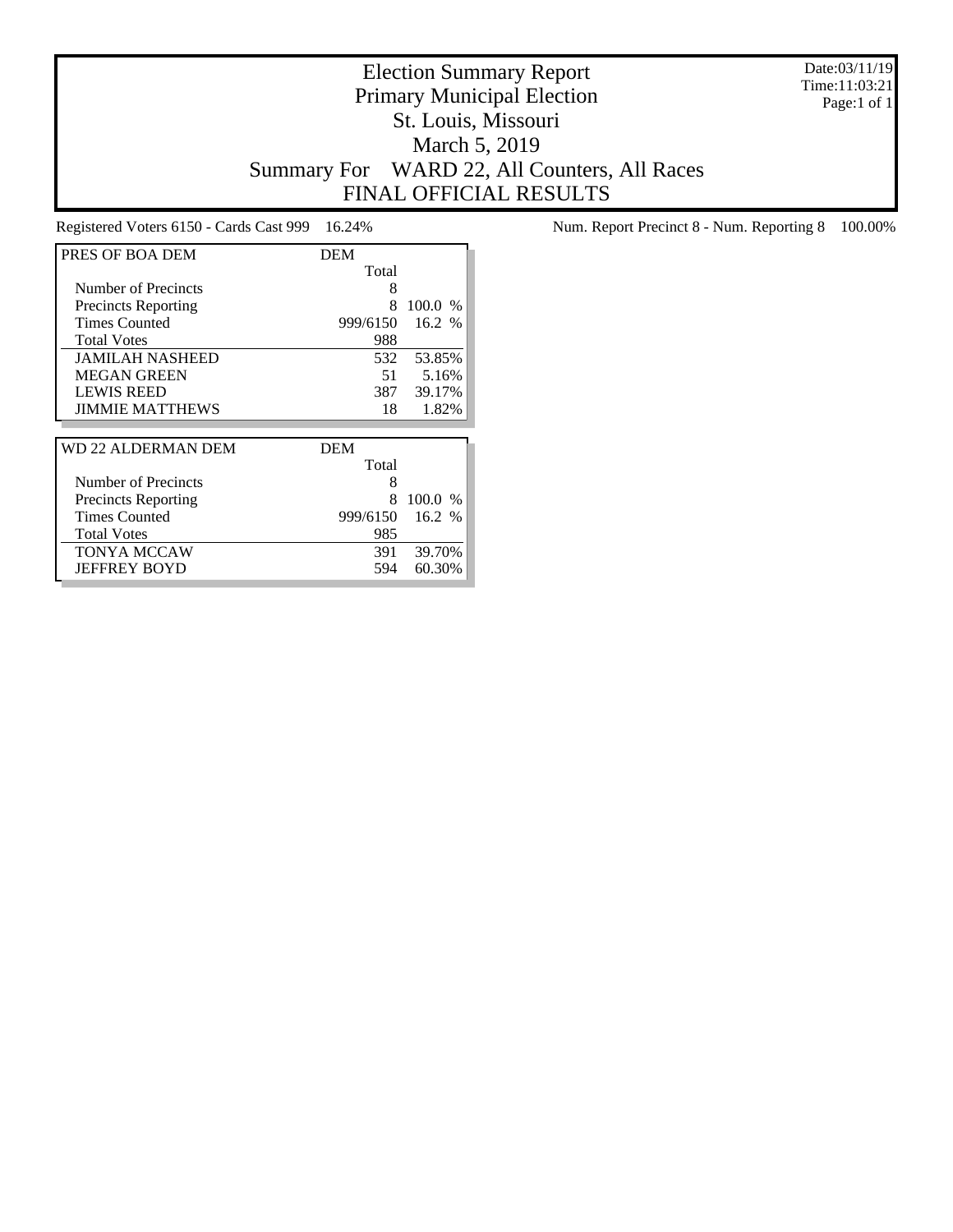Date:03/11/19 Time:11:03:25 Page:1 of 1

# Election Summary Report Primary Municipal Election St. Louis, Missouri March 5, 2019 Summary For WARD 23, All Counters, All Races FINAL OFFICIAL RESULTS

| PRES OF BOA DEM            | <b>DEM</b> |           |
|----------------------------|------------|-----------|
|                            | Total      |           |
| Number of Precincts        | 9          |           |
| <b>Precincts Reporting</b> | 9          | $100.0\%$ |
| <b>Times Counted</b>       | 1731/8584  | 20.2 %    |
| <b>Total Votes</b>         | 1730       |           |
| <b>JAMILAH NASHEED</b>     | 142        | 8.21%     |
| <b>MEGAN GREEN</b>         | 658        | 38.03%    |
| <b>LEWIS REED</b>          | 910        | 52.60%    |
| <b>JIMMIE MATTHEWS</b>     | 20         | 1.16%     |

Registered Voters 8584 - Cards Cast 1731 20.17% Num. Report Precinct 9 - Num. Reporting 9 100.00%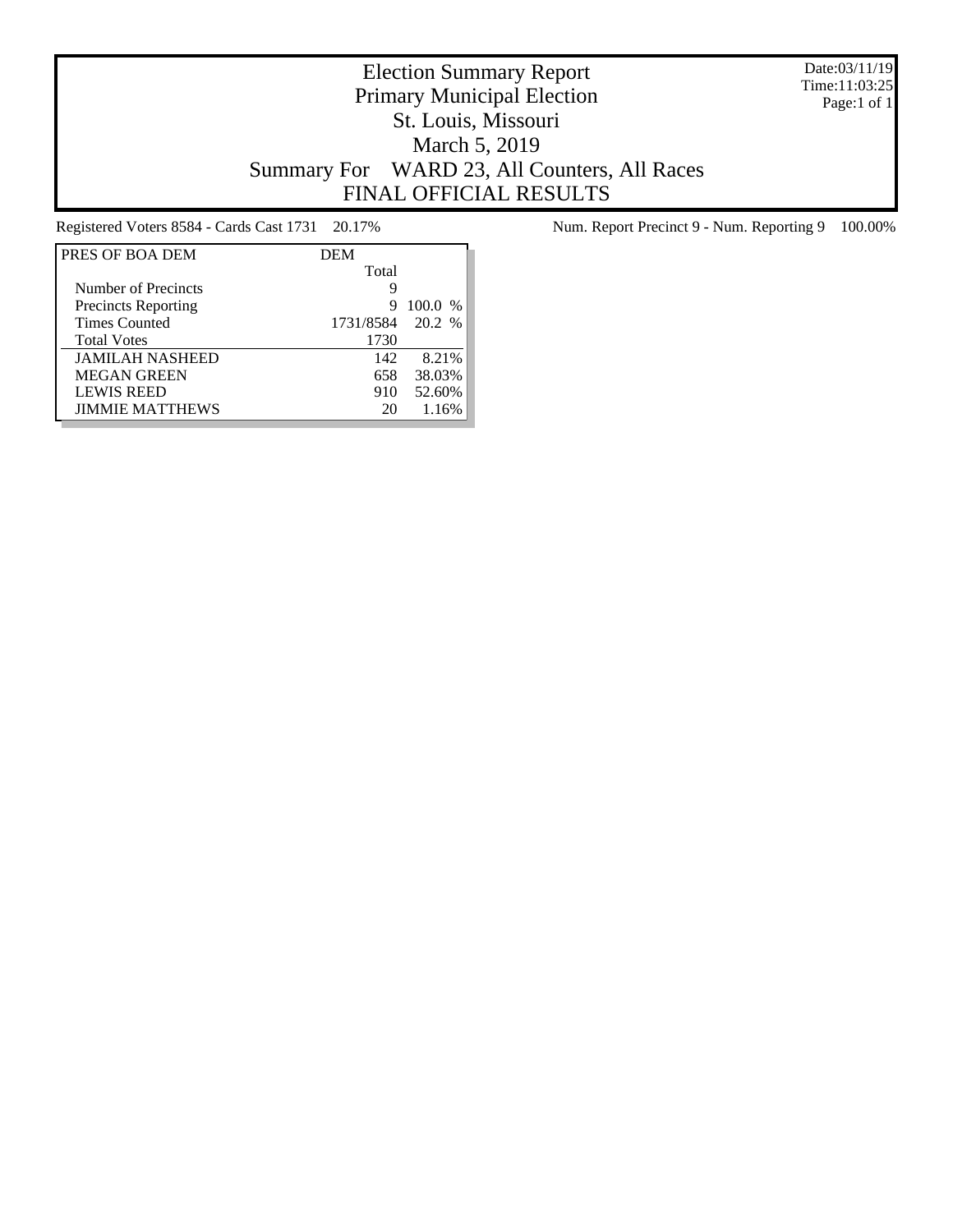Date:03/11/19 Time:11:03:30 Page:1 of 1

#### Election Summary Report Primary Municipal Election St. Louis, Missouri March 5, 2019 Summary For WARD 24, All Counters, All Races FINAL OFFICIAL RESULTS

| PRES OF BOA DEM            | <b>DEM</b> |               |
|----------------------------|------------|---------------|
|                            | Total      |               |
| Number of Precincts        | 8          |               |
| <b>Precincts Reporting</b> | 8          | 100.0<br>$\%$ |
| <b>Times Counted</b>       | 1656/7791  | 21.3 %        |
| <b>Total Votes</b>         | 1631       |               |
| <b>JAMILAH NASHEED</b>     | 237        | 14.53%        |
| <b>MEGAN GREEN</b>         | 778        | 47.70%        |
| <b>LEWIS REED</b>          | 581        | 35.62%        |
| <b>JIMMIE MATTHEWS</b>     | 35         | 2.15%         |
|                            |            |               |
|                            |            |               |
| WD 24 ALDERMAN DEM         | <b>DEM</b> |               |
|                            | Total      |               |
| Number of Precincts        | 8          |               |
| <b>Precincts Reporting</b> | 8          | 100.0<br>$\%$ |
| <b>Times Counted</b>       | 1656/7791  | 21.3 %        |
| <b>Total Votes</b>         | 1634       |               |
| <b>LORIE CAVIN</b>         | 231        | 14.14%        |
| <b>BRET NARAYAN</b>        | 908        | 55.57%        |
| <b>TERI POWERS</b>         | 101        | 6.18%         |
| DANNY SAMPLE               | 123        | 7.53%         |

Registered Voters 7791 - Cards Cast 1656 21.26% Num. Report Precinct 8 - Num. Reporting 8 100.00%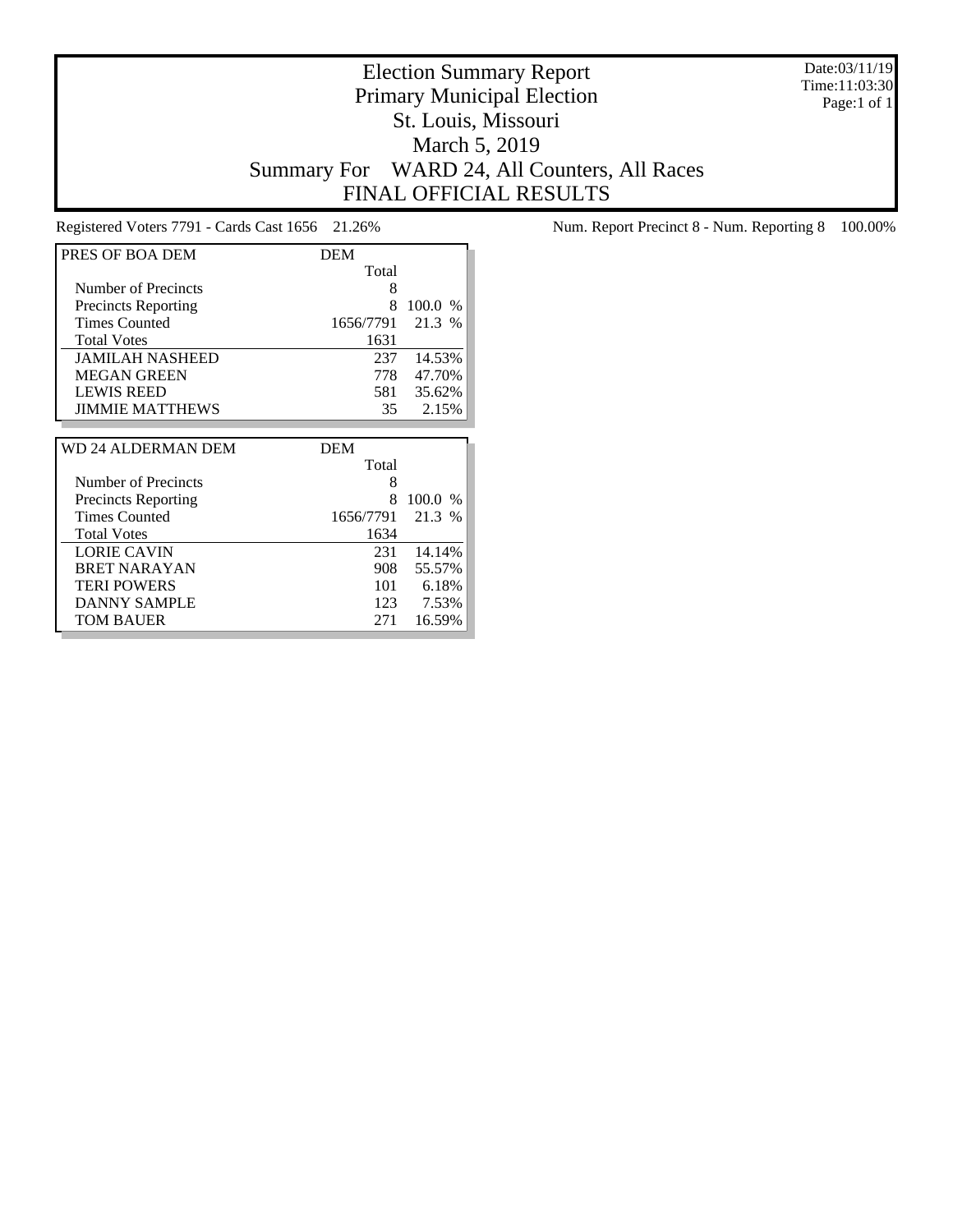Date:03/11/19 Time:11:03:34 Page:1 of 1

# Election Summary Report Primary Municipal Election St. Louis, Missouri March 5, 2019 Summary For WARD 25, All Counters, All Races FINAL OFFICIAL RESULTS

| PRES OF BOA DEM            | <b>DEM</b> |             |
|----------------------------|------------|-------------|
|                            | Total      |             |
| Number of Precincts        |            |             |
| <b>Precincts Reporting</b> |            | 6 100.0 $%$ |
| <b>Times Counted</b>       | 598/5555   | $10.8\%$    |
| <b>Total Votes</b>         | 598        |             |
| <b>JAMILAH NASHEED</b>     | 202        | 33.78%      |
| <b>MEGAN GREEN</b>         | 229        | 38.29%      |
| <b>LEWIS REED</b>          | 161        | 26.92%      |
| <b>JIMMIE MATTHEWS</b>     |            | 1.00%       |

Registered Voters 5555 - Cards Cast 598 10.77% Num. Report Precinct 6 - Num. Reporting 6 100.00%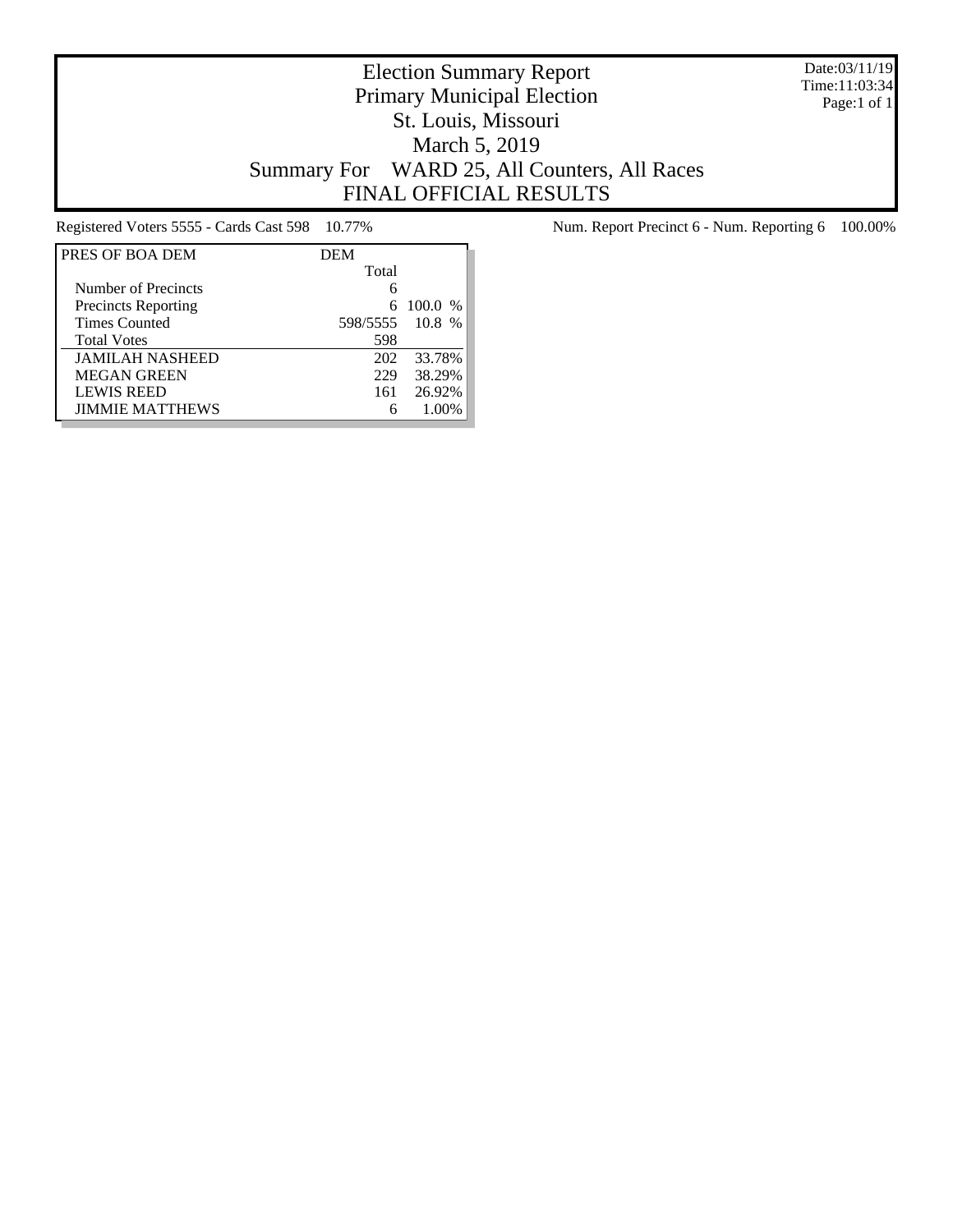Date:03/11/19 Time:11:03:39 Page:1 of 1

# Election Summary Report Primary Municipal Election St. Louis, Missouri March 5, 2019 Summary For WARD 26, All Counters, All Races FINAL OFFICIAL RESULTS

| PRES OF BOA DEM            | <b>DEM</b> |                       |
|----------------------------|------------|-----------------------|
|                            | Total      |                       |
| Number of Precincts        | 6          |                       |
| <b>Precincts Reporting</b> | 6          | 100.0 %               |
| <b>Times Counted</b>       | 1435/7125  | 20.1<br>$\frac{0}{0}$ |
| <b>Total Votes</b>         | 1425       |                       |
| <b>JAMILAH NASHEED</b>     | 793        | 55.65%                |
| <b>MEGAN GREEN</b>         | 207        | 14.53%                |
| <b>LEWIS REED</b>          | 397        | 27.86%                |
| <b>JIMMIE MATTHEWS</b>     | 28         | 1.96%                 |
|                            |            |                       |
|                            |            |                       |
| WD 26 ALDERMAN DEM         | <b>DEM</b> |                       |
|                            | Total      |                       |
| Number of Precincts        | 6          |                       |
| <b>Precincts Reporting</b> | 6          | $100.0\%$             |
| <b>Times Counted</b>       | 1435/7125  | 20.1<br>$\frac{0}{6}$ |
| <b>Total Votes</b>         | 1428       |                       |
| LEATA PRICE-LAND           | 458        | 32.07%                |
| SHAMEEM HUBBARD            | 525        | 36.76%                |

Registered Voters 7125 - Cards Cast 1435 20.14% Num. Report Precinct 6 - Num. Reporting 6 100.00%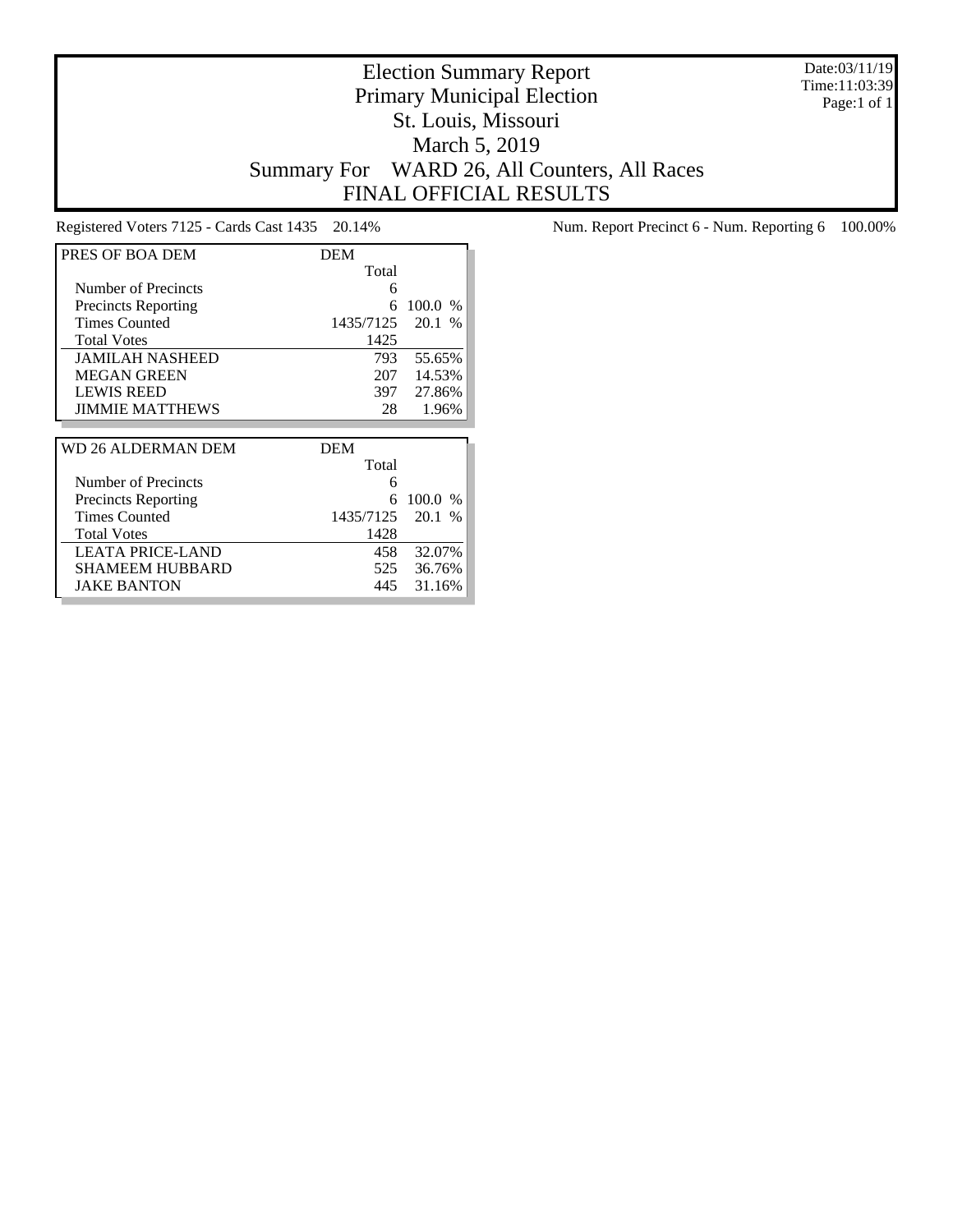Date:03/11/19 Time:11:03:45 Page:1 of 1

# Election Summary Report Primary Municipal Election St. Louis, Missouri March 5, 2019 Summary For WARD 27, All Counters, All Races FINAL OFFICIAL RESULTS

| PRES OF BOA DEM            | <b>DEM</b> |                        |
|----------------------------|------------|------------------------|
|                            | Total      |                        |
| Number of Precincts        | 8          |                        |
| <b>Precincts Reporting</b> | x          | 100.0<br>$\frac{0}{0}$ |
| <b>Times Counted</b>       | 929/7469   | 12.4%                  |
| <b>Total Votes</b>         | 928        |                        |
| <b>JAMILAH NASHEED</b>     | 576        | 62.07%                 |
| <b>MEGAN GREEN</b>         | 45         | 4.85%                  |
| <b>LEWIS REED</b>          | 292        | 31.47%                 |
| <b>JIMMIE MATTHEWS</b>     | 15         | 1.62%                  |

Registered Voters 7469 - Cards Cast 929 12.44% Num. Report Precinct 8 - Num. Reporting 8 100.00%